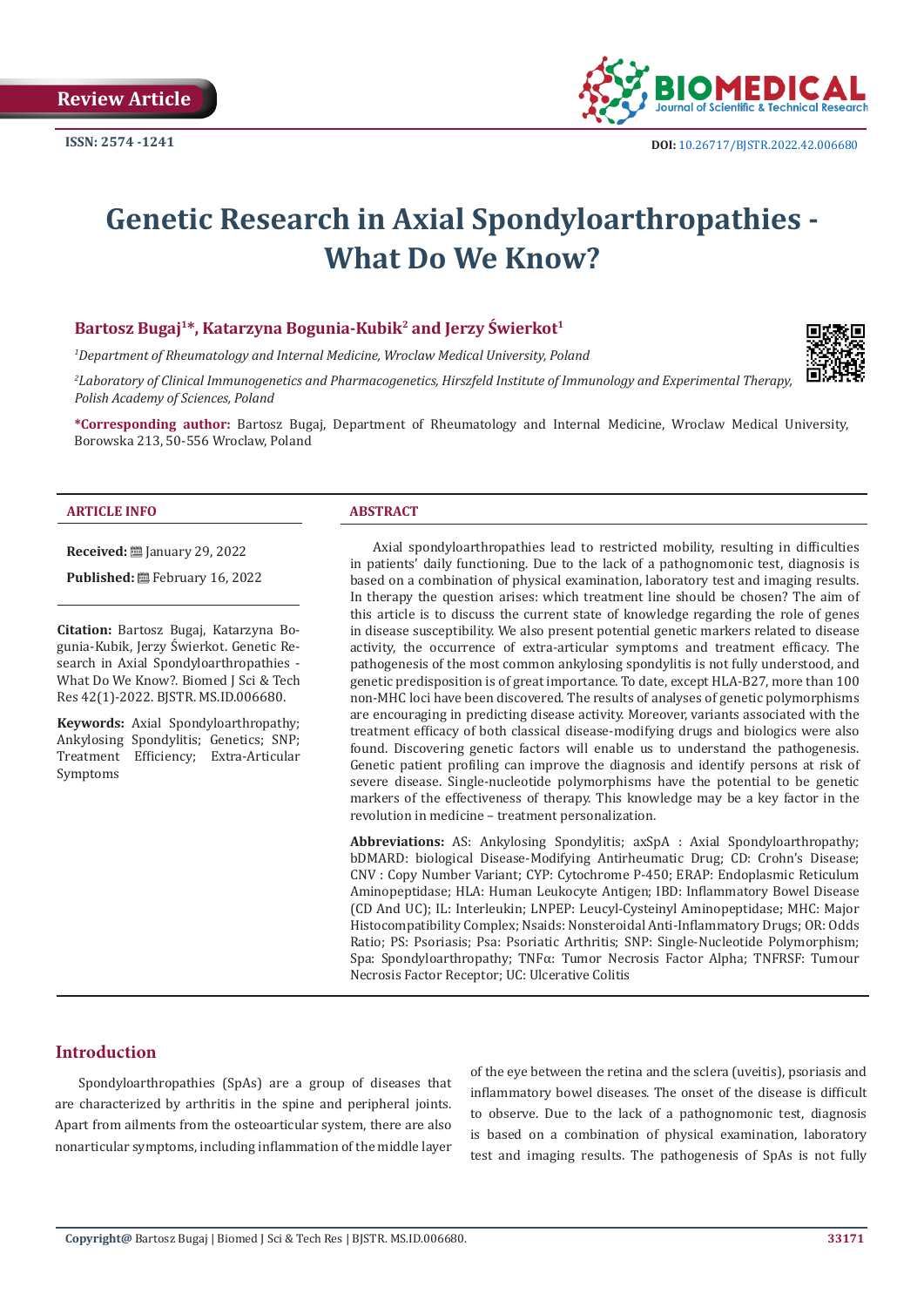understood, and genetic, environmental and immunological factors are assumed to play a role [1]. Despite numerous studies, we are not able to predict the course of the disease or the occurrence of extra-articular symptoms. The lack or loss of subsequent drug effectiveness observed in some patients is also a problem. Axial SpA (axSpA) usually starts before 45 years of age. Progressive disease leads to restricted mobility, resulting in difficulties in daily functioning of the patient or even disability. AxSpA is associated with a burden in terms of physical function, mood disturbance, work impact and quality of life impairment [2]. It was recognized that there is often a period where classic signs and symptoms of axial inflammatory disease are present in the absence of radiographic changes in the sacroiliac joints fulfilling the criteria for ankylosing spondylitis (AS); this period was subsequently given the name nonradiographic axSpA [3].

The average delay between the onset of symptoms and the diagnosis of axSpA is estimated to be 5 to 7 years in the United States. Several factors may contribute to the delay in diagnosis, including the high prevalence of back pain (most commonly due to mechanical aetiologies) in the general population. The lack of specific physical examination findings in patients with early axSpA and the absence of extra-spinal manifestations have been reported to impair early diagnosis. The lack of biomarkers unique to axSpA, younger age at onset, and gradual disease onset may also contribute to delayed referral for evaluation by a rheumatologist [4]. The first-line drugs are nonsteroidal anti-inflammatory drugs (NSAIDs). In the case of long-lasting high-activity disease, continuous use of NSAIDs is recommended, and in the case of stable disease, NSAID use is recommended, if necessary, as when pain occurs (an on-demand strategy). In patients with peripheral arthritis, the inclusion of sulfasalazine may be considered. Glucocorticosteroids are acceptable but only for joint injections. In the second stage, biological disease-modifying antirheumatic drugs (bDMARDs) are used if standard treatment is not effective. An important role is played by rehabilitation, which prevents the stiffening of spinal column tissues and peripheral joints. Unfortunately, treatment is problematic in some patients. Many patients cannot take medications due to increased risks for adverse events. Approximately one-third of patients treated with anti-TNFs will have an inadequate response or lose responsiveness to these drugs over time, and in many patients, this may be the result of the development of antidrug antibodies [5].

 A key clinical question in AS is whether to start treatment with a TNF inhibitor (infliximab, etanercept, adalimumab, certolizumab, golimumab, and their biosimilars), an IL-17 inhibitor (secukinumab and ixekizumab), or a targeted synthetic DMARD (such as tofacitinib). Another question is when to discontinue therapy [6,7]. The purpose of this study was to describe the genetic basis of axSpA

and to present potential genetic markers of severe disease, extraarticular symptoms and response to treatment. We focused on the most common SpA – AS.

# **Pathogenesis**

The pathogenesis of AS is not fully understood. The role of genetic factors, intestinal/skin barrier disorders, and infectious factors, which, with the participation of environmental factors (mechanical stress), lead to the development of inflammation, is emphasized. Among immunological disorders associated with pathogenesis, the most interesting are two pathways in the inflammatory responses, probably located at the end of the immune response hierarchy, the tumour necrosis factor alpha axis (TNFα) and the interleukin-23/ interleukin-17 axis (IL-23/IL-17). How the TNFα and IL-17 pathways are connected and whether there is a hierarchical order between the two are not clear [8]. Further understanding of the cellular and molecular regulatory mechanisms of the IL-23/IL-17 axis and other inflammatory cytokines may provide a promising strategy in SpA treatment [9].

### **The Role of Genetics in AS Pathogenesis**

Accumulating evidence has suggested that AS is highly heritable. Human leukocyte antigen (HLA)-B27 is one genetic factor with a convincing association with AS, and HLA-B27 was reported to be present in 94,3% of patients. However, twin and family studies suggest that HLA-B27 can explain only less than 30% of the overall risk for AS, meaning that there are other genes related to the genetic disorder of AS. Several theories have been proposed explaining the role of HLA-B27 in the pathogenesis of axSpA. The three most prominent, not mutually exclusive theories are the "arthritogenic peptide hypothesis", "the heavy chain homodimer hypothesis" and the "HLA-B27 misfolding hypothesis". As a result of HLA-B27 molecule interactions with leukocytes or by inducing cellular stress, autoimmune processes are activated, including the IL-23/IL-17 pathway. Recently, scholars have also aimed to investigate other inflammatory biomarkers for AS, including interleukin IL-8, TNFα, C-reactive protein (hsCRP) and C-C motif chemokine 11 (CCL11), but studies that have focused on genetic biomarkers are limited [10,11]. Nevertheless, more than 100 nonmajor histocompatibility complex (MHC) loci have been identified at genome-wide significance levels, either in studies of AS alone or in subset-based meta-analysis of related diseases. This level of significance is considered robust, and most of the loci have crosssupport between studies. The loci can be divided into the following categories: cytokines and cytokine receptors, mucosal immunity factors, M1-aminopeptidases, transcription factors and intergenic regions. Considering cytokines and cytokine factors, these loci can be divided largely into either IL-23 pathway or TNF pathway genes. There is a lack of large-scale pharmacogenomic studies in AS [12].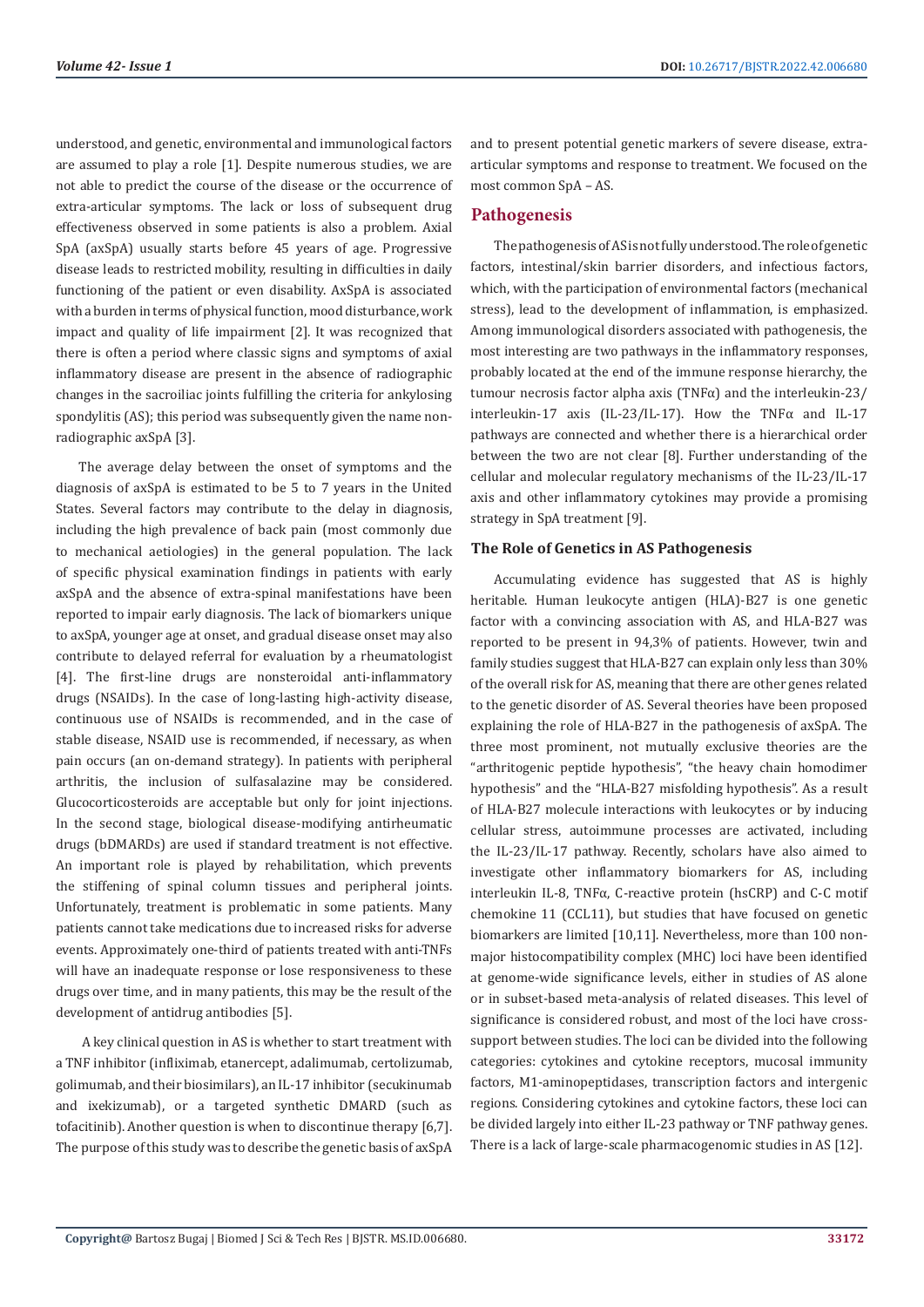#### **HLA-B27 Genetic Diversity and Its Relationship to AS**

HLA represent a group of highly polymorphic genes that reside in the major MHC which is located within the 6p21.3 region on the short arm of chromosome 6 and encodes many of the proteins of the immune system. These include HLA-class I genes that are codominantly expressed on the cell surface presenting intracellularly derived peptides to CD8 positive T cells. HLA-B27 belongs to a family of closely related cell surface proteins encoded in the HLA-B locus. Many of the mutations are located within introns and thus are silent or occur in exons but do not cause amino acid changes. Therefore, at the translated protein level, there are over 150 known subtypes of HLA-B27 based on one or more amino acid sequence differences [13]. Sometimes the differences may concern only 1 amino acid, e.g., HLA-B27:04 varies from HLA-B27:05 only at position 152 (Val to Glu) [14]. Different subtypes of HLA-B27 are distributed unevenly worldwide and with different strengths of association with AS disease. The most frequent subtype is HLA-B27:05, which is found in all races and ethnicities. Data about the association of HLA-B27 subtypes with disease risk suggest that HLA-B27:05, HLA-B27:04 and HLA-B27:02 are strongly associated, but HLA-B27:06 and HLA-B27:09 are not (or weakly) associated, with AS. The relationship between HLA-B27 polymorphisms and the clinical characteristics of AS patients has also been demonstrated by some investigations, but the reports are conflicting [14]. On the other hand, it is worth highlighting that HLA-B27 has a protective role in HIV and HCV infections. The association among HLA-B27 homozygosity, AS risk and its clinical characteristics has also been investigated. Homozygosity increases AS risk but does not affect clinical symptoms [14]. Recently, Wu et al. concluded that HLA-B27 heterozygotes (HLA-B27/B46) had more peripheral joint involvement among all HLA-B27(+) AS Chinese patients [15].

#### **AS – A Hereditary Disease**

It has long been known that AS runs strongly in families, with the risk of disease in first-degree relatives of AS patients being >52 times that of unrelated subjects. The recurrence risk for AS in monozygotic twins is 63%, in first-degree relatives is 8,2% and in second-degree relatives is 1,0%. The parent–child recurrence risk is 7,9%, and the sibling–sibling recurrence risk is 8,2%. HLA-B27-positive first-degree relatives of AS patients are 5,6–16 times more likely to develop disease themselves than HLA-B27-positive carriers in the general community [16]. Even though HLA-B27 plays an undisputedly critical role in disease pathogenesis, estimates suggest that it accounts for only 20–25% of the total heritability and 40% of the genetic risk. Fewer than 5% of HLA-B27 carriers in the general population develop disease. Each of the non-HLA-B27 gene SNPs individually confers a small amount of risk, with odds ratios ≤1,65 [17] (Table 1). All non-MHC loci contribute another

 $\sim$ 10% of AS heritability [18]. The question arises - What about the rest? To summarize, in AS, only up to 30% of the heritability has been elucidated. One reason for this shortfall is the requirement for large sample sizes (in the tens of thousands or higher) for the discovery of genes that have a small impact on overall susceptibility (associations with disease with an odds ratio of 1,1 or less). Other sources of genetic contribution are rare variants, the discovery of which will require extensive resequencing studies. Small gene copy number variants (CNVs) and insertions/deletions are extremely difficult to genotype using current high-throughput array technology (which is optimized for SNP genotyping) and thus remain a potential source of missing heritability. Epigenetic factors, such as differences in methylation patterns, might also have a role in conferring susceptibility, but the heritability of such influences is minor.

Finally, epistasis (gene–gene interaction) is an area of recent investigation. Heritability estimates such as the one mentioned above are calculated from models of pathogenesis that allow for only additive effects, that is, in the absence of gene–gene interactions. Validation studies that use multi-marker, as opposed to single-marker, analyses in independent cohorts are reported to have an improved capacity for risk prediction; such studies are the focus of ongoing investigations as the statistical methodologies are being developed and refined [19]. (Table 1) Genes with the greatest contribution to AS heritability [20].

**Table 1:** Genes with the greatest contribution to AS heritability [20].

| Gene         | AS heritability (%) |
|--------------|---------------------|
| $HLA-B27$    | 23,3                |
| ERAP1        | 0,34                |
| IL23R        | 0,31                |
| KIF21B       | 0,25                |
| RUNX3, IL1R2 | 0,12                |

#### **Non-MHC Genetic Polymorphisms Related to AS**

The discovery of AS-related genes provides insight into disease pathogenesis and immune system function. The evidence confirms that aberrant peptide processing before MHC class I presentation and alterations of the IL-23 pathway are key elements in the pathogenesis of AS. It is worth noting that some loci associated with AS overlap with other immune-mediated diseases, such as inflammatory bowel disease, rheumatoid arthritis or psoriasis [21]. Some of them may appear as extra-articular symptoms of AS. Some of the most notable genetic findings from studies involving AS are the discoveries implicating the involvement of aminopeptidases – endoplasmic reticulum aminopeptidase 1 (ERAP1), ERAP2, and leucyl-cysteinyl aminopeptidase (LNPEP) – and genes in both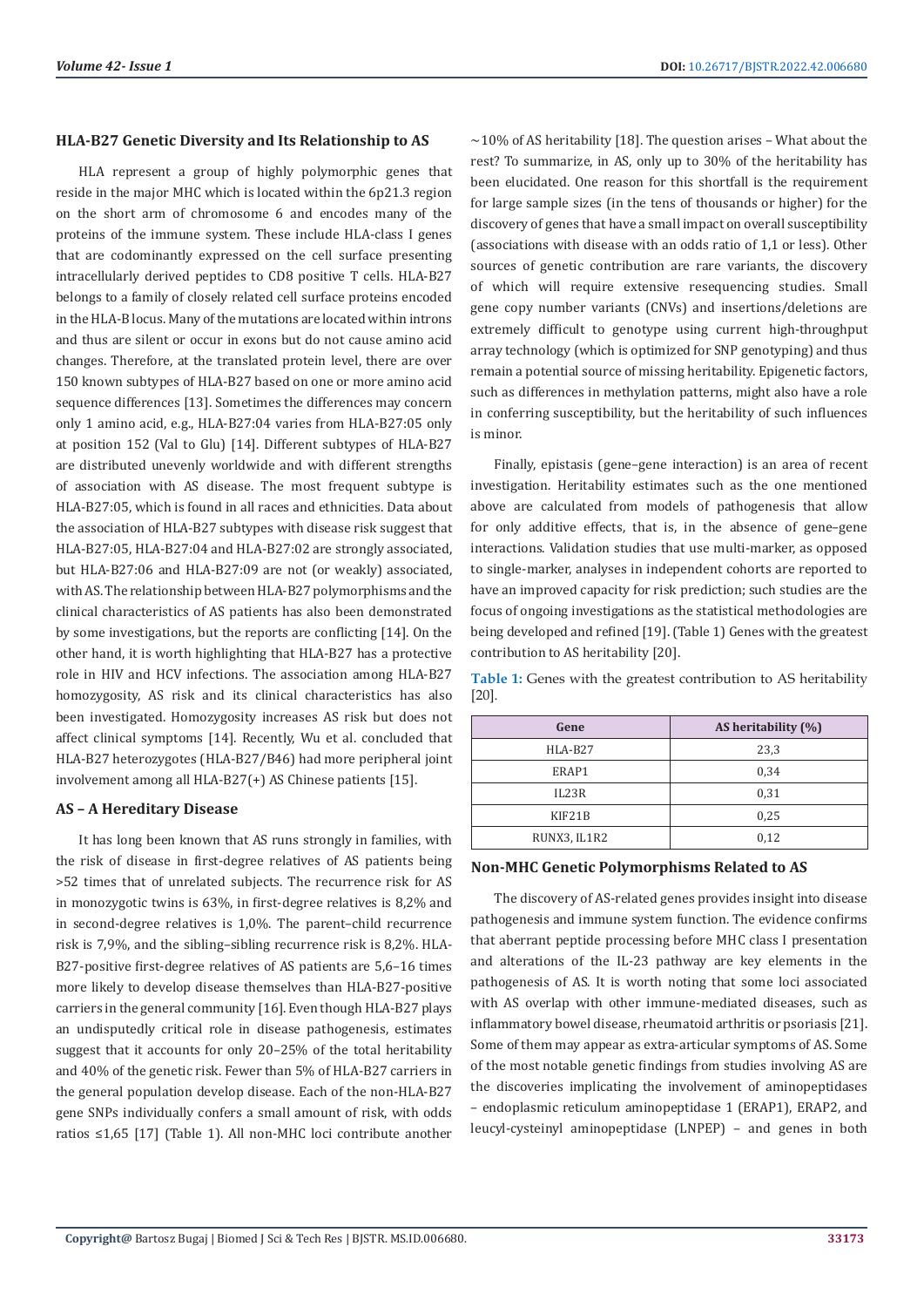the TNF and IL-23 pathways. ERAP1 has the second strongest association with AS and displays a synergistic interaction with HLA-B27. This association is lost in HLA-B27-negative patients, but a weaker association with ERAP2 can be seen in both HLA-B27-negative and HLA-B27-positive patients. ERAP1 and other aminopeptidases appear to play a significant role in trimming peptides transported from the cytosol to the endoplasmic reticulum

to optimal length (8 or 9 amino acids) for loading on HLA class I molecules [22,23]. There are many papers about genes associated with AS susceptibility. Single-nucleotide polymorphisms (SNPs) of the most important genes and their combined odds ratios (ORs) are shown in (Table 2). Most important SNPs of non-MHC genes with the highest AS heritability.

| Gene   | <b>SNP</b> | Allele           | <b>OR</b>   | Literature                 |
|--------|------------|------------------|-------------|----------------------------|
|        | rs30187    | $\mathbf T$      | $1,11-1,5$  | 21; 24; 25; 26; 27; 28; 29 |
|        | rs27044    | ${\bf G}$        | $1,23-1,6$  | 24; 26; 27; 28; 29         |
|        | rs10050860 | $\mathsf C$      | 1,18-1,45   | 25                         |
|        | rs27037    | A                | 1,23-1,36   | 27:29                      |
| ERAP1  | rs27434    | A                | 1,19-1,33   | $27^*$ ; 29                |
|        | rs10045403 | $\boldsymbol{A}$ | 1,18-1,20   | 25                         |
|        | rs17482078 | $\mathbf T$      | $0,52-0,73$ | 24; 26; 27; 29             |
|        | rs2287987  | $\mathsf C$      | $0,35-0,71$ | 24; 26; 27; 29             |
|        | rs10050860 | $\rm T$          | 0,39-0,72   | 24; 26; 27; 29             |
| IL23R  | rs11209026 | ${\bf G}$        | $1,61-1,65$ | 25                         |
|        | rs1004819  | $\boldsymbol{A}$ | $1,19-1,3$  | 26; 27; 29; 30; 31         |
|        | rs10889677 | A                | 1,3         | 26*; 27; 29; 30*; 31*      |
|        | rs11209032 | A                | $1,16-1,3$  | 26*; 27; 29; 30; 31        |
|        | rs1495965  | $\mathsf C$      | $1,1-1,2$   | 26*; 27; 29; 30            |
|        | rs2201841  | ${\bf G}$        | 1,15        | 26*; 27; 31                |
|        | rs10489629 | $\mathsf C$      | 0,83-0,9    | 26*; 27; 29; 30            |
|        | rs1343151  | A                | $0,7-0,84$  | 26; 27; 29; 30             |
|        | rs11465804 | ${\bf G}$        | $0,67-0,69$ | 26*; 27; 29; 30; 31        |
|        | rs11209026 | A                | $0,53-0,63$ | 26*; 27; 29; 33; 30; 31    |
| KIF21B | rs2297909  | ${\rm G}$        | 1,25        | 32                         |
| RUNX3  | rs11249215 | A                | 1,15        | 32                         |
|        | rs6600247  | $\mathsf C$      | $1,12-1,16$ | 21; 25                     |
| IL1R2  | rs2310173  | A                | 1,16-1,18   | 33                         |

Note: OR (odds ratio) from the literature, only when it was statistically significant.

If present, the OR for all ethnicities was preferred. A single OR was enrolled when only one ethnic group had a statistically significant OR (e.g., European).

\* - p statistically insignificant in this study

Evidence for a genetic relationship with disease activity seems to be limited. The association among AS disease activity, function, spinal mobility and IL-17 or IL-23 is not fully understood. The dysregulation of this pathway may lead to systemic chronic autoimmune inflammation, causing extra-articular involvement [24]. Moreover, İnal et al. suggested that the IL-17F polymorphism may be associated with susceptibility to AS, disease activity and functional status in Turkish patients [25]. Another study proposed IL-12B, IL-6R, RANKL, STAT4 and FCRL4 gene polymorphisms as promising biomarkers for diagnosis and prognosis in AS patients

[26-40]. Other genes associated with disease activity are IL17RA and JMY and region 2p15 [41-43]. It is worth noting that many AS patients with high disease activity often do not show corresponding high CRP levels. An explanation for this might be a genetic contribution to variation in CRP levels. This observation may be important for the interpretation of disease activity scores such as the ASDAS, on which clinical decisions regarding drug selection are based [44]. Further research showed that the CRP rs3091244 SNP was associated with an increased risk of AS. Moreover, it could serve as a biomarker for a good response to etanercept treatment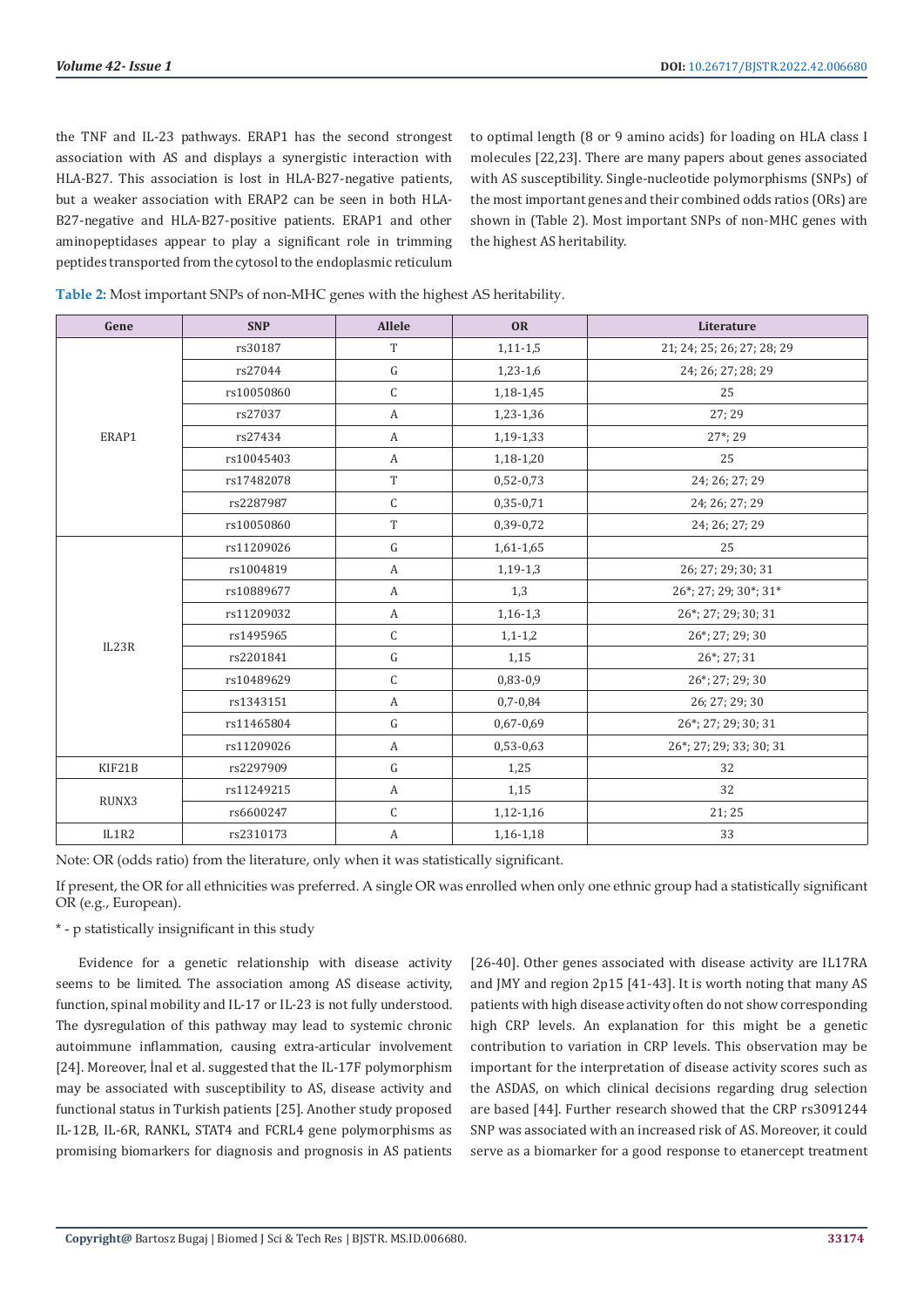in AS [45]. More studies are needed in a larger group of patients to confirm these results. Another important topic related to axSpA is the occurrence of extra-articular manifestations. The most common is anterior uveitis, which affects 25% to 35% of patients.

Studies conducted mainly in China have shown an association of IL23R, FoxO1, IFNA1, IFNA13, and CFH gene polymorphisms with the occurrence of uveitis in patients with AS [46-49]. Other genes with a confirmed association with uveitis in AS patients are ERAP1 and ERAP2. Research should be extended to include polymorphisms of other uveitis-related genes to include AS patients, e.g., IL-

10, MAP4K4/IL1R2, TNFSF15, CFI, CD59, and CFH [49-54]. The influence could be related to sex, the presence of HLA-B27 or AS status. SNPs of genes associated with peripheral arthritis and extraarticular symptoms in AS are shown in Table 3. We added psoriatic arthritis to show possible similarity to another SpA. (Table 3) SNPs of genes associated with peripheral arthritis and extra-articular symptoms in AS. As we mentioned above, treatment is not effective in every patient. Is it possible to find the right drug for a specific patient to improve efficacy or reduce side effects? [55-60]. The answer to this question can be found in genetic SNPs, resulting in the formation of proteins with different activities.

| Table 3: SNPs of genes associated with peripheral arthritis and extra-articular symptoms in AS. |
|-------------------------------------------------------------------------------------------------|
|-------------------------------------------------------------------------------------------------|

| Extra-articular manifestation<br>(statistically significant) | Gene              | <b>SNP</b>                | Research group                  | Literature |
|--------------------------------------------------------------|-------------------|---------------------------|---------------------------------|------------|
|                                                              | IL23R             | rs11209008                | AS                              | 55         |
| Peripheral arthritis                                         |                   | rs10489630                |                                 |            |
|                                                              | JAK2              | rs7857730                 | AS                              | 55         |
|                                                              | ERAP1             | rs27044/rs30187 haplotype | AS                              | 56         |
|                                                              | IL23R             | rs17375018                | AS uveitis                      | 46         |
|                                                              | IFNA1             | rs28383797                | AS uveitis                      | 42         |
|                                                              | IFNA13            | rs653778                  | AS uveitis                      | 42         |
|                                                              | Fox <sub>01</sub> | rs2297626                 | AS uveitis / uveitis without AS | 48         |
|                                                              |                   | rs27044                   |                                 |            |
|                                                              |                   | rs30187                   |                                 |            |
|                                                              |                   | rs1057569                 |                                 |            |
|                                                              |                   | rs2287987                 | AS uveitis                      | 57         |
|                                                              | ERAP1             | rs10050860                |                                 |            |
|                                                              |                   | rs17482078                |                                 |            |
| Uveitis                                                      |                   | rs30187                   |                                 |            |
|                                                              |                   | rs2032890                 | AS uveitis / AS without uveitis | 58         |
|                                                              |                   | rs10045403                |                                 |            |
|                                                              |                   | rs27044/rs30187 haplotype | AS                              | 56         |
|                                                              | ERAP2             | rs2248374                 | AS uveitis                      | 55         |
|                                                              | $II-10$           | rs3021097                 | Uveitis in general              | 50         |
|                                                              | TNFSF15           | rs3810936                 | Uveitis in general              | 52         |
|                                                              | <b>CFI</b>        | rs7356506                 | Uveitis in general              | 53         |
|                                                              | CFI               | rs13104777                | Uveitis in general              | 54         |
|                                                              | CD59              | rs831626                  | Uveitis in general / AS uveitis | 49         |
|                                                              | <b>CFH</b>        | rs1065489                 | Uveitis in general / AS uveitis | 49         |
|                                                              | MAP4K4/IL1R2      | rs7608679                 | Uveitis without AS              | 51         |
|                                                              | IL23R             | rs1004819                 |                                 |            |
|                                                              |                   | rs1343151                 | CD / AS                         | 59         |
| Crohn's disease                                              |                   | rs10889677                |                                 |            |
|                                                              |                   | rs7517847                 | CD                              | 60         |
|                                                              |                   | rs11209026                | CD                              | 61         |
|                                                              |                   | rs11209026                | CD / PS                         | 62         |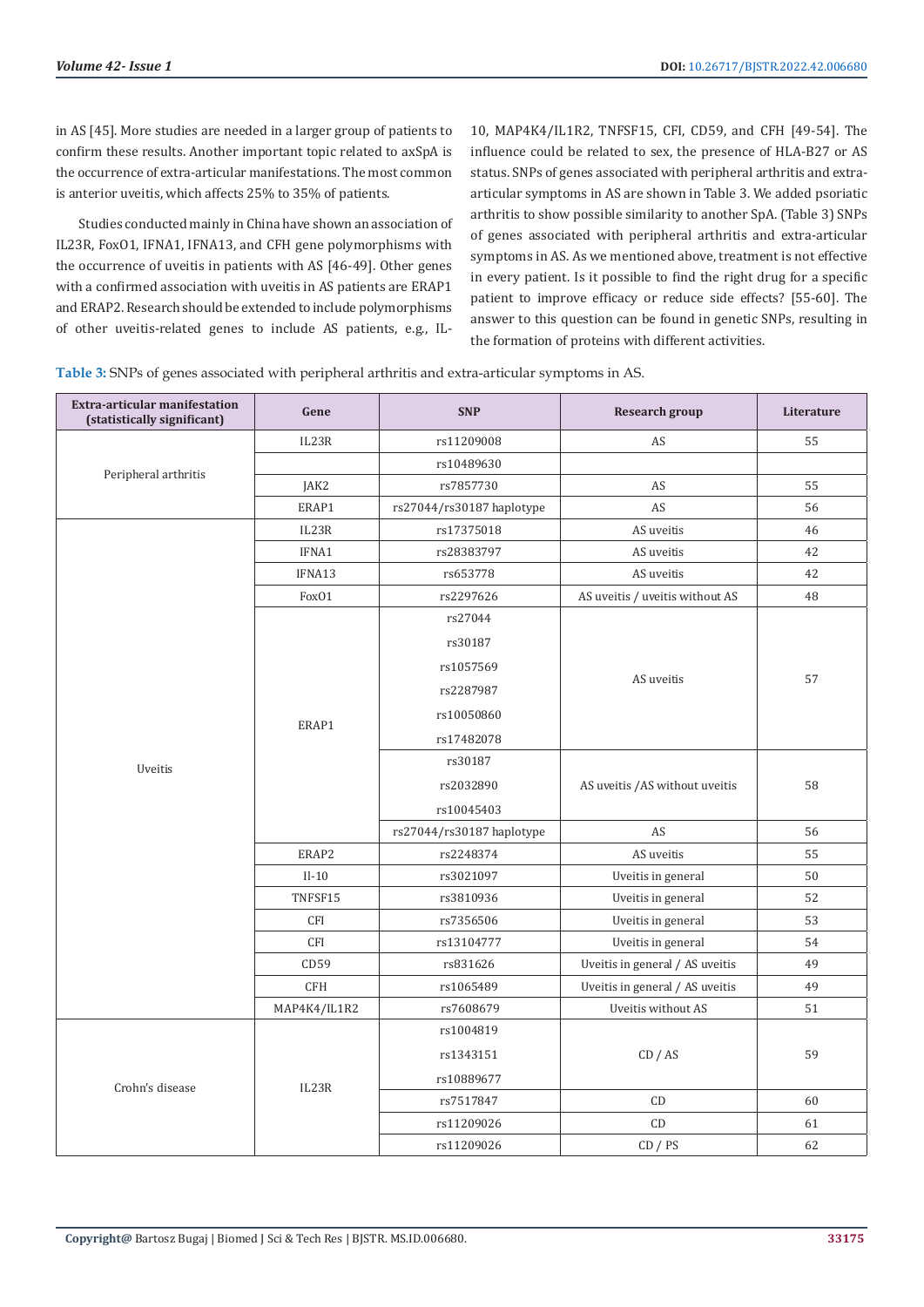|                                                                            | IL2R1                                         | rs12722489 | $\mathsf{CD}$          | 63     |
|----------------------------------------------------------------------------|-----------------------------------------------|------------|------------------------|--------|
|                                                                            | TNFSF15                                       | rs6478109  | CD / CU                | 64     |
|                                                                            | ATG16L1                                       | rs2241880  | $\mathsf{CD}$          | 61     |
|                                                                            | SOCS1                                         | rs4780355  | CD / PS                | 62     |
|                                                                            |                                               | rs1250544  |                        |        |
|                                                                            | ZMIZ1                                         | rs1250559  | CD / PS                | 62     |
|                                                                            |                                               | rs1250560  |                        |        |
|                                                                            | TNF                                           | rs1799724  | $\mathop{\mathrm{CD}}$ | 65     |
| Ileal, stenotic or fistulizing type of<br>Crohn's disease (not CD overall) | CARD <sub>8</sub>                             | rs2043211  | $\mathop{\mathrm{CD}}$ | 66     |
|                                                                            | IL23R                                         | rs10889677 | CD / CU                | 67     |
|                                                                            |                                               | rs11209026 |                        |        |
|                                                                            | $IL-8$                                        | rs4073     | IBD                    | 67     |
|                                                                            | $IL-10$                                       | rs1800871  | IBD                    | 68     |
| Inflammatory bowel disease                                                 |                                               | rs1800872  |                        |        |
|                                                                            |                                               | rs1800896  |                        |        |
|                                                                            | $IL-18$                                       | rs1946518  | IBD                    | 68     |
|                                                                            | ERAP1<br>(only in the presence<br>of HLA-C07) | rs30187    | IBD                    | 69     |
|                                                                            |                                               | rs1004819  |                        |        |
|                                                                            |                                               | rs1343151  |                        |        |
|                                                                            |                                               | rs1495965  |                        |        |
|                                                                            |                                               | rs7517847  |                        |        |
|                                                                            | IL23R                                         | rs2201841  | ${\rm CU}$             | $70\,$ |
|                                                                            |                                               | rs10889677 |                        |        |
| Ulcerative colitis                                                         |                                               | rs11209026 |                        |        |
|                                                                            |                                               | rs11209032 |                        |        |
|                                                                            |                                               | rs11465804 |                        |        |
|                                                                            | IL23R                                         | rs11209026 | ${\rm CU}$             | 71     |
|                                                                            | IL23R                                         | rs76418789 | ${\rm CU}$             | $72\,$ |
|                                                                            | $_{\rm IL1R2}$                                | rs2310173  | ${\rm CU}$             | $71\,$ |
|                                                                            | IL1R2                                         | rs10185424 | ${\rm CU}$             | 72     |
| Psoriasis                                                                  | IL23R                                         | rs2201841  | CD / PS                | 75     |
|                                                                            | IL23R                                         | rs9988642  | PS                     | $73\,$ |
|                                                                            | ERAP1                                         | rs27432    | PS                     | 73     |
|                                                                            | RUNX3                                         | rs7536201  | PS                     | 73     |
|                                                                            | ${\tt SOCS1}$                                 | rs4780355  | CD / PS                | 62     |
|                                                                            |                                               | rs1250544  |                        |        |
|                                                                            | ZMIZ1                                         | rs1250560  | CD / PS                | 62     |
|                                                                            |                                               | rs1250559  |                        |        |
|                                                                            | ZMIZ1                                         | rs1250546  | $\mathop{\mathrm{PS}}$ | 73     |
| Psoriatic arthritis                                                        | $\ensuremath{\mathsf{T}\mathsf{NF}}$          | rs361525   | PsA                    | $74\,$ |
|                                                                            |                                               | rs1800629  |                        |        |
|                                                                            |                                               | rs1799724  |                        |        |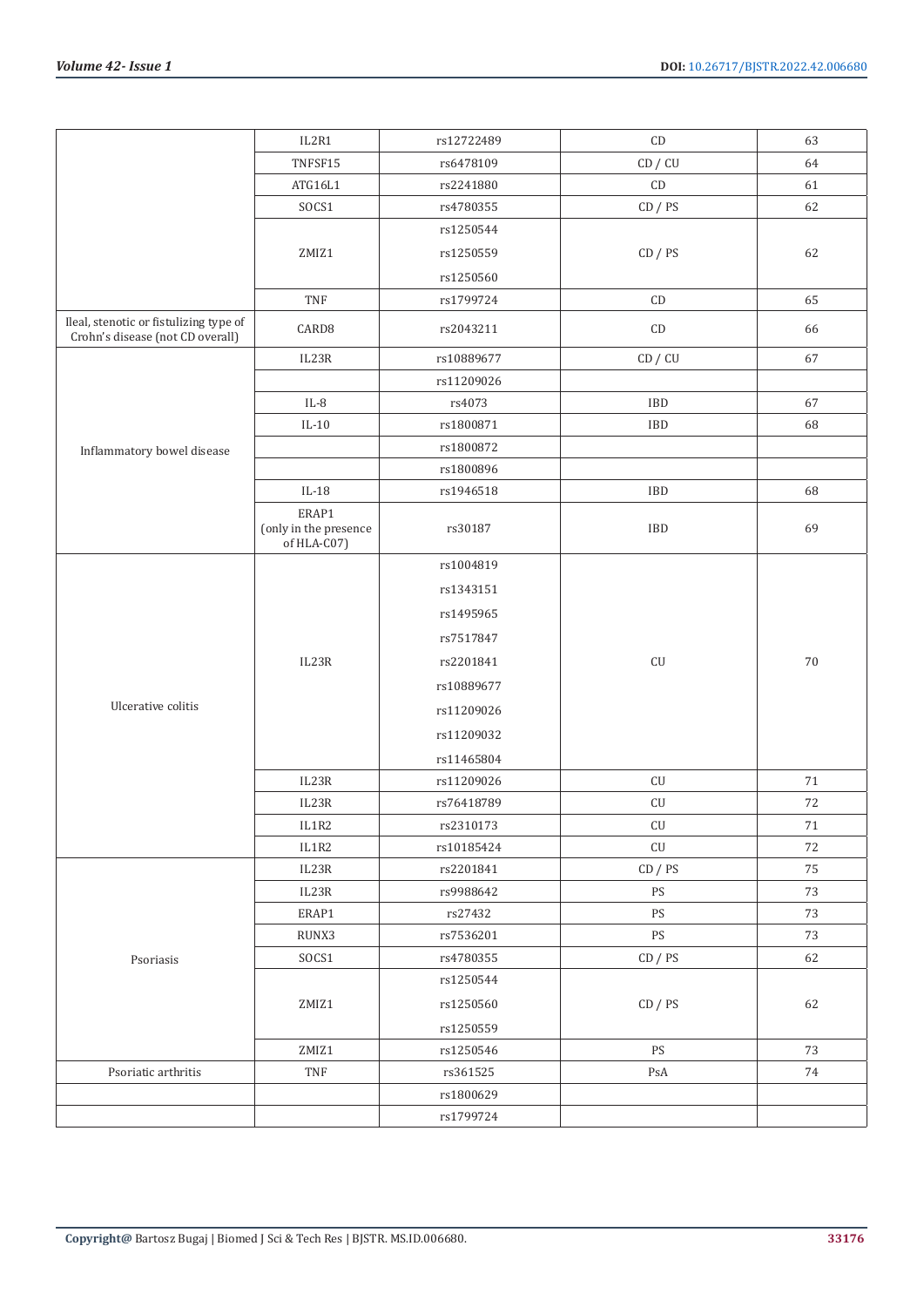| rs3212227<br>$IL-12B$<br>PsA     | 74 |
|----------------------------------|----|
| rs6887695                        |    |
| 74<br>PsA<br>IL23A<br>rs2066808  |    |
| 74<br>PsA<br>IL23R<br>rs11209026 |    |
| rs26653                          | 75 |
| ERAP1<br>PsA<br>rs27044          |    |
| 75<br>PsA<br>RUNX3<br>rs7536201  |    |
| rs1848186                        | 76 |
| rs4649038                        |    |
| RUNX3<br>rs4648890<br>PsA        |    |
| rs10903122                       |    |
| rs11249215                       |    |

Note: CD - Crohn's disease

UC - Ulcerative colitis

PS - Psoriasis

PsA - Psoriatic arthritis

IBD - Inflammatory bowel disease (CD and UC)

Pharmacogenetics and pharmacogenomics have confirmed that genetic polymorphisms may have an impact on drug metabolism, drug targets, or drug receptors, resulting in interindividual variability in drug disposition and efficacy. Studies have demonstrated that variants in cytochrome P-450 (CYP) genes can result in differences in the expression and function of their relevant encoding enzymes, thus affecting the patient's response to drugs. A Chinese study indicated the effect of CYP2D6\*10 and CYP3A5\*3 polymorphisms on the efficacy of anti-TNF etanercept treatment for AS patients [61]. Anti-TNF $\alpha$  agents have been proven highly effective in a large number of patients, but the early identification of patients more prone to show an optimal and stable response in the long term remains an open issue. What about the TNF $\alpha$  gene itself? Scientists identified the TNFα rs1800629 and IL-6 rs1800795 promoter polymorphisms as useful genetic biomarkers of response to TNFα blockers in a multicentre retrospective cohort of patients with SpA by considering, as the primary outcome, the long-term retention rate for treatment with the first TNFα blocker [62]. A better response to anti-TNFα treatment was also confirmed in the group of RA, PsA or AS patients [63].

Unfortunately, study results are not consistent. The contradictory data concern rs1800629; in China, no such relationship between rs1800629 and response to anti-TNFα treatment has been confirmed, in contrast to Europe [64]. Nevertheless, the results from a meta-analysis of papers from all around the world indicate that TNFα rs1800629, apart from rs361525, could predict the response to etanercept much more powerfully than the response to infliximab/adalimumab [65]. In the following year, a relationship

regarding the effectiveness of anti-TNF treatment and rs1800629 was also confirmed in Asia. The study group consisted of SpA and inflammatory bowel disease patients [66]. Moreover, in the Bulgarian population, TNFα rs1800629 was found to be associated with genetic susceptibility to AS, age at onset and disease severity [67]. AS severity dependence on the TNFα gene has been confirmed in Norway, as a reduced risk of uveitis and better spinal function [68].

The influence of tumour necrosis factor receptor 1A (TNFRSF1A) and TNFRSF1B gene polymorphisms also seems to be interesting for medicine. In a study lasting 12 months, an association with the long-term therapeutic efficacy of etanercept was confirmed for AS (rs1061622). Additional data indicated dependence on AS susceptibility (rs767455) and severity measured as chest expansion (rs1061622) [69]. In Europe, researchers evaluated various TNF inhibitors, such as infliximab, adalimumab, etanercept, and golimumab, and found a different polymorphism in the TNFRSF1A gene (rs1800693) that impacted the response to anti-TNF therapy for SpA [70]. Another genetic marker of etanercept therapy may be the ABCB1 gene [71]. Schiotis et al. searched for pharmacogenomic markers responsible for nonresponse to anti-TNFα agents in previously untreated AS patients. They found an association of nonresponse to anti-TNFα agents with the MIF gene rs755622, IL18RAP gene rs917997, TNFRSF1B gene rs1061622, ARFGAP2 gene rs3740691 and IL-10 gene rs1800896 polymorphisms. The strongest predictor of nonresponse to anti-TNFα agents was the IL18RAP gene. Using a candidate SNP approach, they developed a genetic model of nonresponse. The validation of this genetic model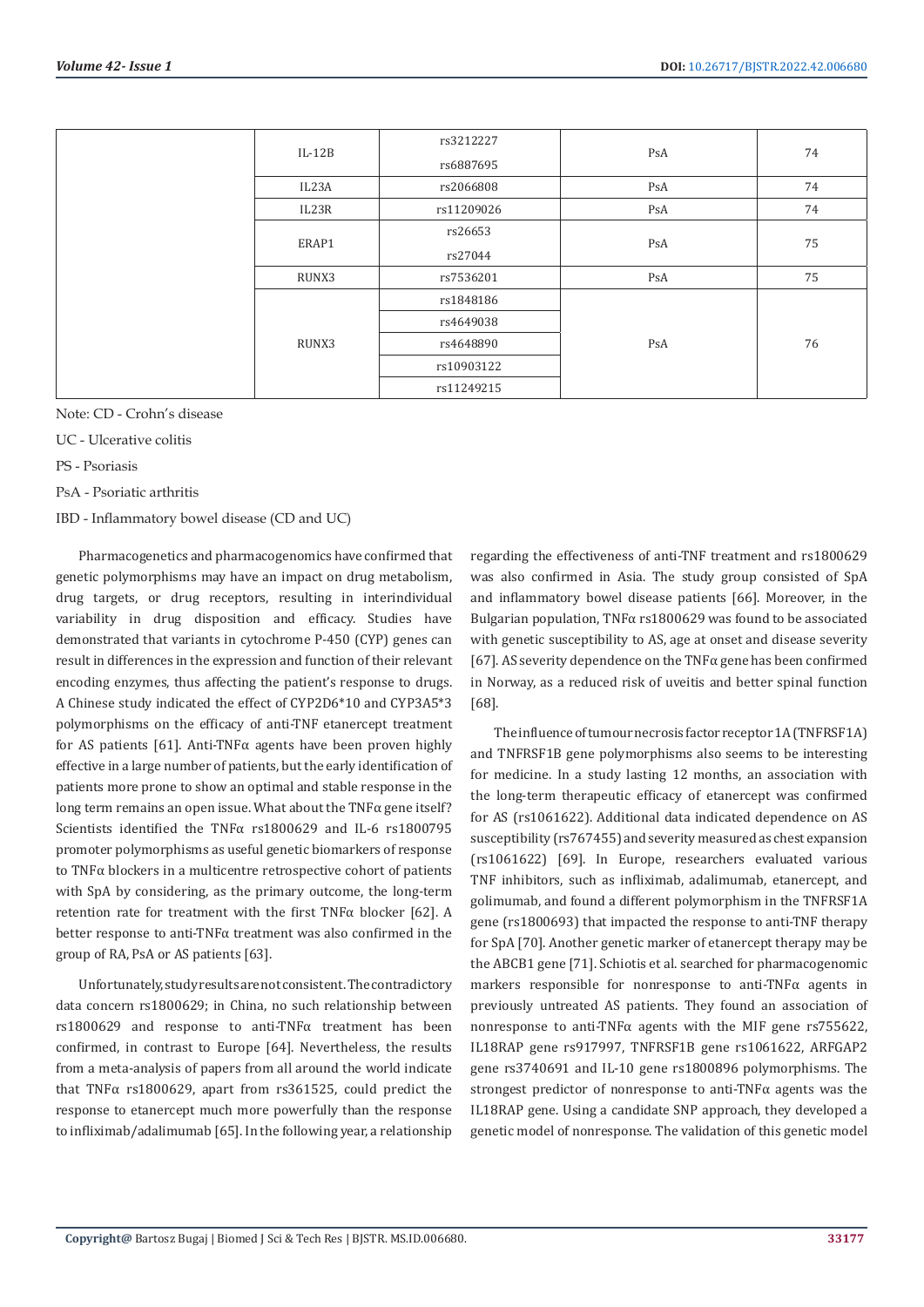in prospective studies may lead to the design of a clinico-genetic algorithm to initiate biological treatment [72].

**Table 4:** Genes and their relationship with AS susceptibility, disease activity and treatment effectiveness.

| <b>AS Susceptibility</b> | <b>Disease Activity</b> | <b>Treatment</b><br><b>Effectiveness</b> |
|--------------------------|-------------------------|------------------------------------------|
| HLA-B27                  | ERAP1                   | CYP2D6*10,<br>CYP3A5*3                   |
| ERAP1, ERAP2, LNPEP      | IL17F                   | <b>TNF</b>                               |
| IL23R                    | II.12B                  | TNFRSF1A, TNFRSF1B                       |
| KIF21B                   | IL33                    | ABCB1                                    |
| RUNX3                    | IL6R                    | IL6                                      |
| IL1R2                    | IL17RA                  | IL10                                     |
| $IL-17F$                 | <b>TNF</b>              | IL33                                     |
| $IL-12B$                 | TNFRSF1B                | IL18RAP                                  |
| $IL-10$                  | <b>CRP</b>              | <b>CRP</b>                               |
| IL6R                     | P2X7R (males)           | NAT1/NAT2                                |
| <b>TNF</b>               | <b>IMY</b>              | COX2                                     |
| TNFRSF1A                 | 2p15                    | MIF                                      |
| <b>CRP</b>               | RANKI.                  | ARFGAP2                                  |
| CARD9                    | STAT4                   |                                          |
| FCGR2A                   | FCRL4                   |                                          |
| TBX21                    |                         |                                          |
| MMP3                     |                         |                                          |
| PTGER4                   |                         |                                          |
| P2X7R (females)          |                         |                                          |

**Note:** [Based on 20, 21, 22, 23, 28, 29, 31, 36, 37, 38, 39, 40, 41, 42, 43, 44, 45, 46, 47, 48, 56, 77, 79, 80, 81, 82, 83, 84, 85, 87, 88, 89, 90, 91, 92, 93, 94].

Recently growing body of evidence highlights the role of the IL-33 signaling pathway in inflammatory arthritis, such as AS. This cytokine functions as an alarmin, alerting the immune system and triggering the inflammatory process. In the Caucasian population, a significant association in the IL-33 rs16924159 genotype distribution with regard to disease activity and anti-TNF therapy efficacy was found (89). The effect of classic DMARDs such as sulfasalazine or NSAIDs can also be predicted using genetic markers such as NAT1/NAT2 and COX2, respectively [73-75]. The development of biological drugs acting on various inflammatory cytokines raises the following question: what kind of therapy should be used in a particular patient? What is better: anti-TNF or anti-IL-23/IL-17 pathway drugs? Based on such genetic profiles, clinicians can recommend appropriate treatment to patients. Genetic research should be conducted in different populations. The association of gene polymorphisms with AS can be worldwide or can concern only one race. For example, ERAP1 rs27044 appeared to be significantly correlated with AS in both Asians and Caucasians. For ERAP1 rs30187, the findings of genotypic comparisons

supported that the association existed only in Caucasians but not Asians [76-82]. Stratification by ethnicity identified a significant association between some SNPs of IL-23R and AS susceptibility in Europeans and Americans but not in Asians [83-94]. The authors of many studies emphasize the need for further research in other countries. (Table 4) shows the most important genes and their association with AS. (Table 4) Genes and their relationship with AS susceptibility, disease activity and treatment effectiveness.

# **Conclusion**

AxSpA affects young and economically and socially active people. We are currently unable to predict the course of disease or the presence of extra-articular symptoms. Which patients are at risk of complications? Which patients are at risk of adverse reactions to treatment? Due to the risk of disability, it is advisable to include appropriate treatment quickly. Genetic markers could improve the diagnosis of this disease. Early identification of patients at risk of a severe course of the disease or extra-articular symptom occurrence would enable early intensification of the therapy. In addition, understanding the expression of genes involved in the pathogenesis of the disease will allow new types of drugs to be developed e.g. maybe the IL-33 blockers will be effective? Currently, new biological drugs are being developed. These drugs act on different factors within the inflammatory pathway. Which treatment line should be chosen first? In the case of ineffectiveness, which drug should be chosen as the second- and third-line therapies? Which patients will be non-responders? There are many questions concerning therapy. The real revolution in medicine is yet to come. Scientific studies of many genes, their haplotypes and mutual interactions may allow the creation of a genetic model that predicts disease activity, the risk of extra-articular symptom occurrence or treatment response status with increasing effectiveness and minimizing side effects.

Such studies need to be carried out in different regions of the world to exclude racial differences. Patient genetic profile determination will allow new guidelines to be developed. Knowledge regarding the genetic markers of potential ineffectiveness of therapy and the risk of side effects may be key factors in the process of choosing the right medicine, thus personalizing treatment. Gene SNPs have the potential to be genetic markers of the effectiveness of therapy. This will result in better and faster treatment outcomes and will allow patients to remain physically active, improve patient quality of life or even extend patient lifespans The future is promising.

# **Funding**

This work was supported by the grant from Wroclaw Medical University (Poland) STM.A270.20.153.

# **Conflict of Interest**

The authors declare no conflict of interest.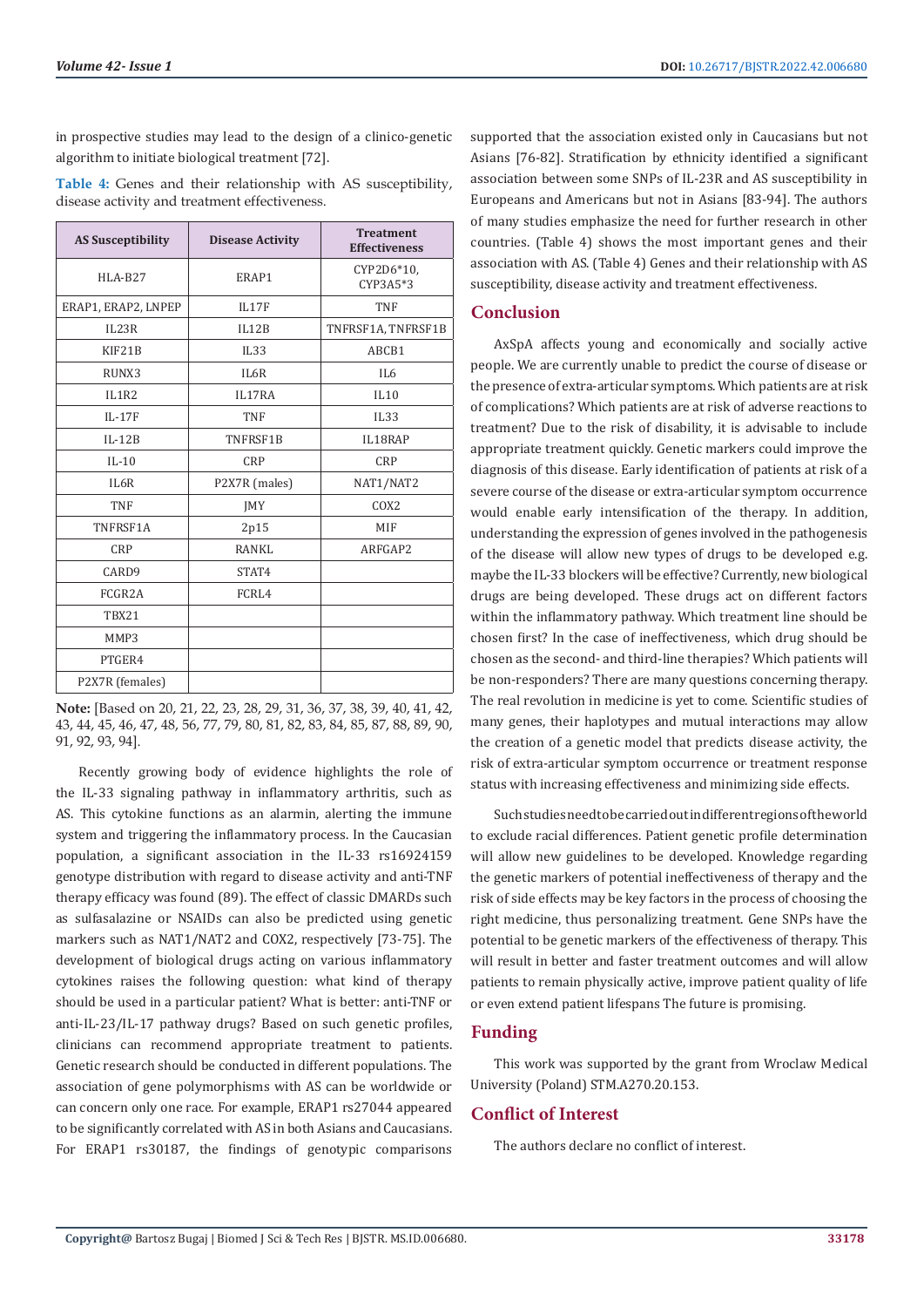# **References**

- 1. Zimmermann-Górska I (2021) Arthritis with involvement of the joints of the spine. In: Gajewski P (Edt.).,. Interna Szczeklika 2021. Kraków: Medycyna Praktyczna, pp. 2125-2132.
- 2. [Packham J \(2018\) Optimizing outcomes for ankylosing spondylitis](https://academic.oup.com/rheumatology/article/57/suppl_6/vi29/5184858)  [and axial spondyloarthritis patients: a holistic approach to care.](https://academic.oup.com/rheumatology/article/57/suppl_6/vi29/5184858)  [Rheumatology \(Oxford\) 57\(Suppl 6\): vi29-vi34.](https://academic.oup.com/rheumatology/article/57/suppl_6/vi29/5184858)
- 3. [Philip C, Robinson PC, Sengupta R, Siebert S \(2019\) Non-Radiographic](https://pubmed.ncbi.nlm.nih.gov/30788779/)  [Axial Spondyloarthritis \(nr-axSpA\): Advances in Classification, Imaging](https://pubmed.ncbi.nlm.nih.gov/30788779/)  [and Therapy. Rheumatol Ther 6\(2\): 165-177.](https://pubmed.ncbi.nlm.nih.gov/30788779/)
- 4. [Magrey MN, Danve AS, Ermann J, Walsh JA \(2020\) Recognizing Axial](https://pubmed.ncbi.nlm.nih.gov/32736944/)  [Spondyloarthritis: A Guide for Primary Care. Mayo Clin Proc 95\(11\):](https://pubmed.ncbi.nlm.nih.gov/32736944/)  [2499-2508.](https://pubmed.ncbi.nlm.nih.gov/32736944/)
- 5. [Bergman M, Lundholm A \(2018\) Managing morbidity and treatment](https://pubmed.ncbi.nlm.nih.gov/28977661/)[related toxicity in patients with ankylosing spondylitis. Rheumatology](https://pubmed.ncbi.nlm.nih.gov/28977661/)  [\(Oxford\) 57\(3\): 419-428.](https://pubmed.ncbi.nlm.nih.gov/28977661/)
- 6. [Van der Heijde D, Ramiro S, Landewé R, Xenofon Baraliakos, Filip Van](https://pubmed.ncbi.nlm.nih.gov/28087505/)  [den Bosch, et al. \(2017\) 2016 update of the ASAS-EULAR management](https://pubmed.ncbi.nlm.nih.gov/28087505/)  [recommendations for axial spondyloarthritis. Ann Rheum Dis 76\(6\):](https://pubmed.ncbi.nlm.nih.gov/28087505/)  [978-991.](https://pubmed.ncbi.nlm.nih.gov/28087505/)
- 7. [Ward MM, Deodhar A, Gensler LS, Maureen Dubreuil, David Yu, et al.](https://pubmed.ncbi.nlm.nih.gov/31436036/)  [\(2019\) Update of the American College of Rheumatology/Spondylitis](https://pubmed.ncbi.nlm.nih.gov/31436036/)  [Association of America/Spondyloarthritis Research and Treatment](https://pubmed.ncbi.nlm.nih.gov/31436036/)  [Network Recommendations for the Treatment of Ankylosing Spondylitis](https://pubmed.ncbi.nlm.nih.gov/31436036/)  [and Nonradiographic Axial Spondyloarthritis. Arthritis Rheumatol](https://pubmed.ncbi.nlm.nih.gov/31436036/)  [71\(10\): 1599-1613.](https://pubmed.ncbi.nlm.nih.gov/31436036/)
- 8. Sieper J, Poddubnyy D (2017) Axial spondyloarthritis. Lancet 390: 73- 84.
- 9. Tsukazaki H, Kaito T (2020) The Role of the IL-23/IL-17 Pathway in the Pathogenesis of Spondyloarthritis. Int J Mol Sci 21(17): 6401.
- 10. [De Koning A, Schoones JW, van der Heijde D, van Gaalen FA \(2018\)](https://pubmed.ncbi.nlm.nih.gov/29460306/)  [Pathophysiology of axial spondyloarthritis: Consensus and controversies.](https://pubmed.ncbi.nlm.nih.gov/29460306/)  [Eur J Clin Invest 48\(5\): e12913.](https://pubmed.ncbi.nlm.nih.gov/29460306/)
- 11. [Fan X, Qi B, Ma L, Fengyu Ma F \(2019\) Screening of underlying genetic](https://www.spandidos-publications.com/10.3892/mmr.2019.10188)  [biomarkers for ankylosing spondylitis. Mol Med Rep 19\(6\): 5263-5274.](https://www.spandidos-publications.com/10.3892/mmr.2019.10188)
- 12. [Brown MA, Wordsworth BP \(2017\) Genetics in ankylosing spondylitis](https://pubmed.ncbi.nlm.nih.gov/30509439/)  [Current state of the art and translation into clinical outcomes. Best Pract](https://pubmed.ncbi.nlm.nih.gov/30509439/)  [Res Clin Rheumatol 31\(6\): 763-776.](https://pubmed.ncbi.nlm.nih.gov/30509439/)
- 13. [Khan MA \(2017\) An Update on the Genetic Polymorphism of HLA-B\\*27](https://pubmed.ncbi.nlm.nih.gov/28247302/)  [With 213 Alleles Encompassing 160 Subtypes \(and Still Counting\). Curr](https://pubmed.ncbi.nlm.nih.gov/28247302/)  [Rheumatol Rep 19\(2\): 9.](https://pubmed.ncbi.nlm.nih.gov/28247302/)
- 14. [Dashti N, Mahmoudi M, Aslani S, Jamshidi A \(2018\) HLA-B\\*27 subtypes](https://pubmed.ncbi.nlm.nih.gov/29803000/)  [and their implications in the pathogenesis of ankylosing spondylitis.](https://pubmed.ncbi.nlm.nih.gov/29803000/)  [Gene 670: 15-21.](https://pubmed.ncbi.nlm.nih.gov/29803000/)
- 15. [Wu X, Wu J, Li X, Qiujing Wei, Qing Lv, et al. \(2021\) The Clinical](https://pubmed.ncbi.nlm.nih.gov/33490092/)  [Characteristics of Other HLA-B Types in Chinese Ankylosing Spondylitis](https://pubmed.ncbi.nlm.nih.gov/33490092/)  [Patients. Front Med \(Lausanne\) 7: 568790.](https://pubmed.ncbi.nlm.nih.gov/33490092/)
- 16. Robinson PC, Matthew A, Brown MA (2015) Genetics of ankylosing spondylitis. Mol Immunol 57(1): 2-11.
- 17. [Smith JA \(2015\) Update on ankylosing spondylitis: current concepts in](https://pubmed.ncbi.nlm.nih.gov/25447326/)  [pathogenesis. Curr Allergy Asthma Rep 15\(1\): 489.](https://pubmed.ncbi.nlm.nih.gov/25447326/)
- 18. [Hanson A, Brown MA \(2017\) Genetics and the Causes of Ankylosing](https://pubmed.ncbi.nlm.nih.gov/28711142/)  [Spondylitis. Rheum Dis Clin North Am 43\(3\): 401-414.](https://pubmed.ncbi.nlm.nih.gov/28711142/)
- 19. Reveille JD (2012) Genetics of spondyloarthritis--beyond the MHC. Nat Rev Rheumatol 8(5): 296-304.
- 20. [Brown MA \(2011\) Progress in the genetics of ankylosing spondylitis.](https://watermark.silverchair.com/elr023.pdf?token=AQECAHi208BE49Ooan9kkhW_Ercy7Dm3ZL_9Cf3qfKAc485ysgAAAr8wggK7BgkqhkiG9w0BBwagggKsMIICqAIBADCCAqEGCSqGSIb3DQEHATAeBglghkgBZQMEAS4wEQQM3Uo8lb7fkMmusVV1AgEQgIICcl7RHBrNSNUMRuY8bnnLa_Bno8MUTHh0aQ71eya1xtonINU4E6KsKVwilscJ5s7LnB1cMneF3RPAJ5rDvLzXdH5H9kZCaVpCMtqVQXc7LNL64VIwIpmfQE5NEEQSG3D4crZCwbey5BMsScMn18G0aWchCTeo0SDqnXWwzdnxguike9QhcdilDyhuYAzT5jksYCS3N_DLwksqanESz8LchAi7hy-k1SI8f5GShOjvMr8jgmRWU1pysG6tt8hMy4j9plXC5KD6zhSUeOjfXueZWy-oi4O7U3z5YU52Bt1Mo2MBynoLjxXtnv3kb8RCj8IiztgmCneeeu7eLzBkvh0fF9hV1k01GQGju2sZFKj82TsEVYZcfourwgv2AhKw4xpX5mgudNc7DEBPXd77B32bY6TOaHWJc2hUFnDGPqXvXwdgYA3EN_sFjlKIg1C9IPNYwvZt7GFQyIb2gN-gDHXqg1XmAH2BW2-YVXklds169dhgwo34jBY7NLpIBzixd-Emw4sijLSAI18y9ge62Nkfje1YyZK2FPFmln4h2f_9-AppRxKWYQ-gw4ylGNJlEPtAHBdSo_szHh6P2IUstWjsZqFrm9xwWkNH2PbzYjm_ozyKGCfAITxP1LagthSUesbFSJ-W7M7roYkj7hB08RivBt2du0vVrsa9NklHT7sRqM2m3NKKiKDWK-kfJz5tlO9bsFjNMytqzMxINkQQAqpymxDGGyLiiFyJ3_SPfH1iYjfJ3Kr38KbgNBxSnVeGYlRJ-zAoHbN2bbpiov3Y4EwxJl29PSShMxI1U40cs0e2gfdYAWJUX-B5Q0RJP8-CFxMDjwP8) [Brief Funct Genomics 10\(5\): 249-257.](https://watermark.silverchair.com/elr023.pdf?token=AQECAHi208BE49Ooan9kkhW_Ercy7Dm3ZL_9Cf3qfKAc485ysgAAAr8wggK7BgkqhkiG9w0BBwagggKsMIICqAIBADCCAqEGCSqGSIb3DQEHATAeBglghkgBZQMEAS4wEQQM3Uo8lb7fkMmusVV1AgEQgIICcl7RHBrNSNUMRuY8bnnLa_Bno8MUTHh0aQ71eya1xtonINU4E6KsKVwilscJ5s7LnB1cMneF3RPAJ5rDvLzXdH5H9kZCaVpCMtqVQXc7LNL64VIwIpmfQE5NEEQSG3D4crZCwbey5BMsScMn18G0aWchCTeo0SDqnXWwzdnxguike9QhcdilDyhuYAzT5jksYCS3N_DLwksqanESz8LchAi7hy-k1SI8f5GShOjvMr8jgmRWU1pysG6tt8hMy4j9plXC5KD6zhSUeOjfXueZWy-oi4O7U3z5YU52Bt1Mo2MBynoLjxXtnv3kb8RCj8IiztgmCneeeu7eLzBkvh0fF9hV1k01GQGju2sZFKj82TsEVYZcfourwgv2AhKw4xpX5mgudNc7DEBPXd77B32bY6TOaHWJc2hUFnDGPqXvXwdgYA3EN_sFjlKIg1C9IPNYwvZt7GFQyIb2gN-gDHXqg1XmAH2BW2-YVXklds169dhgwo34jBY7NLpIBzixd-Emw4sijLSAI18y9ge62Nkfje1YyZK2FPFmln4h2f_9-AppRxKWYQ-gw4ylGNJlEPtAHBdSo_szHh6P2IUstWjsZqFrm9xwWkNH2PbzYjm_ozyKGCfAITxP1LagthSUesbFSJ-W7M7roYkj7hB08RivBt2du0vVrsa9NklHT7sRqM2m3NKKiKDWK-kfJz5tlO9bsFjNMytqzMxINkQQAqpymxDGGyLiiFyJ3_SPfH1iYjfJ3Kr38KbgNBxSnVeGYlRJ-zAoHbN2bbpiov3Y4EwxJl29PSShMxI1U40cs0e2gfdYAWJUX-B5Q0RJP8-CFxMDjwP8)
- 21.[\(2013\) International Genetics of Ankylosing Spondylitis Consortium](https://pubmed.ncbi.nlm.nih.gov/23749187/) [\(IGAS\), Cortes A, Hadler J et al \(2013\) Identification of multiple risk](https://pubmed.ncbi.nlm.nih.gov/23749187/) [variants for ankylosing spondylitis through high-density genotyping of](https://pubmed.ncbi.nlm.nih.gov/23749187/) [immune-related loci. Nat Genet 45\(7\): 730-738.](https://pubmed.ncbi.nlm.nih.gov/23749187/)
- 22. [Osgood JA, Knight JC \(2018\) Translating GWAS in rheumatic disease:](https://pubmed.ncbi.nlm.nih.gov/29741584/) [approaches to establishing mechanism and function for genetic](https://pubmed.ncbi.nlm.nih.gov/29741584/) [associations with ankylosing spondylitis. Brief Funct Genomics 17\(5\):](https://pubmed.ncbi.nlm.nih.gov/29741584/) [308-318.](https://pubmed.ncbi.nlm.nih.gov/29741584/)
- 23. [Vecellio M, Cohen CJ, Roberts AR, Wordsworth PB, Kenna TJ, et al. \(2019\)](https://www.frontiersin.org/articles/10.3389/fimmu.2018.03132/full) [RUNX3 and T-Bet in Immunopathogenesis of Ankylosing Spondylitis-](https://www.frontiersin.org/articles/10.3389/fimmu.2018.03132/full)[Novel Targets for Therapy? Front Immunol 9: 3132.](https://www.frontiersin.org/articles/10.3389/fimmu.2018.03132/full)
- 24. [Zvyagin IV, Dorodnykh VY, Mamedov IZ, DB Staroverov, AG Bochkova, et](https://www.ncbi.nlm.nih.gov/pmc/articles/PMC3347560/) [al. \(2010\) Association of ERAP1 Allelic Variants with Risk of Ankylosing](https://www.ncbi.nlm.nih.gov/pmc/articles/PMC3347560/) [Spondylitis. Acta Naturae 2\(3\): 72-77.](https://www.ncbi.nlm.nih.gov/pmc/articles/PMC3347560/)
- 25. [Zheng X, Li Q, Li X, Yanli Zhang, Xinyu Wu, et al. \(2020\) Analysis of](https://pubmed.ncbi.nlm.nih.gov/31523044/) [47 Non-MHC Ankylosing Spondylitis Susceptibility Loci Regarding](https://pubmed.ncbi.nlm.nih.gov/31523044/) [Associated Variants across Whites and Han Chinese. J Rheumatol 47\(5\):](https://pubmed.ncbi.nlm.nih.gov/31523044/) [674-681.](https://pubmed.ncbi.nlm.nih.gov/31523044/)
- 26. Bettencourt BF, Rocha FL, Alves H, Rosa Amorim, Joana Caetano-Lopes, et al. (2013) Protective effect of an ERAP1 haplotype in ankylosing spondylitis: investigating non-MHC genes in HLA-B27-positive individuals. Rheumatology (Oxford) 52(12): 2168-2176.
- 27. [Chatzikyriakidou A, Voulgari PV, Drosos AA \(2014\) Non-HLA genes](https://pubmed.ncbi.nlm.nih.gov/25068597/) [in ankylosing spondylitis: what meta-analyses have shown? Clin Exp](https://pubmed.ncbi.nlm.nih.gov/25068597/) [Rheumato 32\(5\): 735-739.](https://pubmed.ncbi.nlm.nih.gov/25068597/)
- 28. [Gao S, Xu T, Liang W, Chuanhui Xun, Qiang Deng, et al. \(2020\) Association](https://pubmed.ncbi.nlm.nih.gov/31984677/) [of rs27044 and rs30187 polymorphisms in endoplasmic reticulum](https://pubmed.ncbi.nlm.nih.gov/31984677/) [aminopeptidase 1 gene and ankylosing spondylitis susceptibility: A](https://pubmed.ncbi.nlm.nih.gov/31984677/) [meta-analysis. Int J Rheum Dis 23\(4\): 499-510.](https://pubmed.ncbi.nlm.nih.gov/31984677/)
- 29.[\(2007\) Wellcome Trust Case Control Consortium \(WTCCC\), The](https://pubmed.ncbi.nlm.nih.gov/17952073/) [Australo-Anglo-American Spondylitis Consortium \(TASC\) \(2007\)](https://pubmed.ncbi.nlm.nih.gov/17952073/) [Association scan of 14,500 nsSNPs in four common diseases identifies](https://pubmed.ncbi.nlm.nih.gov/17952073/) [variants involved in autoimmunity. Nat Genet 39\(11\): 1329-1337.](https://pubmed.ncbi.nlm.nih.gov/17952073/)
- 30. Lee YH, Song GG (2019) Associations between interleukin-23R polymorphisms and ankylosing spondylitis susceptibility: an updated meta-analysis. Z Rheumatol 78(3): 272-280.
- 31. [Xia Y, Liang Y, Guo S, Jie-Gen Yu, Meng-Sha Tang, et al. \(2018\) Association](https://pubmed.ncbi.nlm.nih.gov/30322951/) [between cytokine gene polymorphisms and ankylosing spondylitis](https://pubmed.ncbi.nlm.nih.gov/30322951/) [susceptibility: a systematic review and meta-analysis. Postgrad Med J](https://pubmed.ncbi.nlm.nih.gov/30322951/) [94\(1115\): 508-516.](https://pubmed.ncbi.nlm.nih.gov/30322951/)
- 32. [Evans DM, Spencer CCA, Pointon JJ, Zhan Su, David Harvey, et al. \(2011\)](https://pubmed.ncbi.nlm.nih.gov/21743469/) [Interaction between ERAP1 and HLA-B27 in ankylosing spondylitis](https://pubmed.ncbi.nlm.nih.gov/21743469/) [implicates peptide handling in the mechanism for HLA-B27 in disease](https://pubmed.ncbi.nlm.nih.gov/21743469/) [susceptibility. Nat Genet 43\(8\): 761-767.](https://pubmed.ncbi.nlm.nih.gov/21743469/)
- 33. [Australo-Anglo-American Spondyloarthritis Consortium \(TASC\),](https://www.scirp.org/(S(i43dyn45teexjx455qlt3d2q))/reference/ReferencesPapers.aspx?ReferenceID=1052438) [Reveille JD, Sims AM \(2010\) Genome-wide association study of](https://www.scirp.org/(S(i43dyn45teexjx455qlt3d2q))/reference/ReferencesPapers.aspx?ReferenceID=1052438) [ankylosing spondylitis identifies non-MHC susceptibility loci. Nat Genet](https://www.scirp.org/(S(i43dyn45teexjx455qlt3d2q))/reference/ReferencesPapers.aspx?ReferenceID=1052438) [42\(2\): 123-127.](https://www.scirp.org/(S(i43dyn45teexjx455qlt3d2q))/reference/ReferencesPapers.aspx?ReferenceID=1052438)
- 34. [Deveci H, Turk AC, Ozmen ZC, Demir AK, Coskun SUS, et al. \(2019\)](https://pubmed.ncbi.nlm.nih.gov/32140056/) [Biological and genetic evaluation of IL-23/IL-17 pathway in ankylosing](https://pubmed.ncbi.nlm.nih.gov/32140056/) [spondylitis patients. Cent Eur J Immunol 44\(4\): 433-439.](https://pubmed.ncbi.nlm.nih.gov/32140056/)
- 35. [İnal EE, Görükmez O, Eroğlu S, Sağ Ş Özemri, Ö Solak, et al. \(2016\)](https://pubmed.ncbi.nlm.nih.gov/27155445/) [Associations between polymorphisms of IL-17F and IL-17A genes with](https://pubmed.ncbi.nlm.nih.gov/27155445/) [disease activity and clinical outcome of Ankylosing Spondylitis. Acta](https://pubmed.ncbi.nlm.nih.gov/27155445/) [Reumatol Port 41\(3\): 232-239.](https://pubmed.ncbi.nlm.nih.gov/27155445/)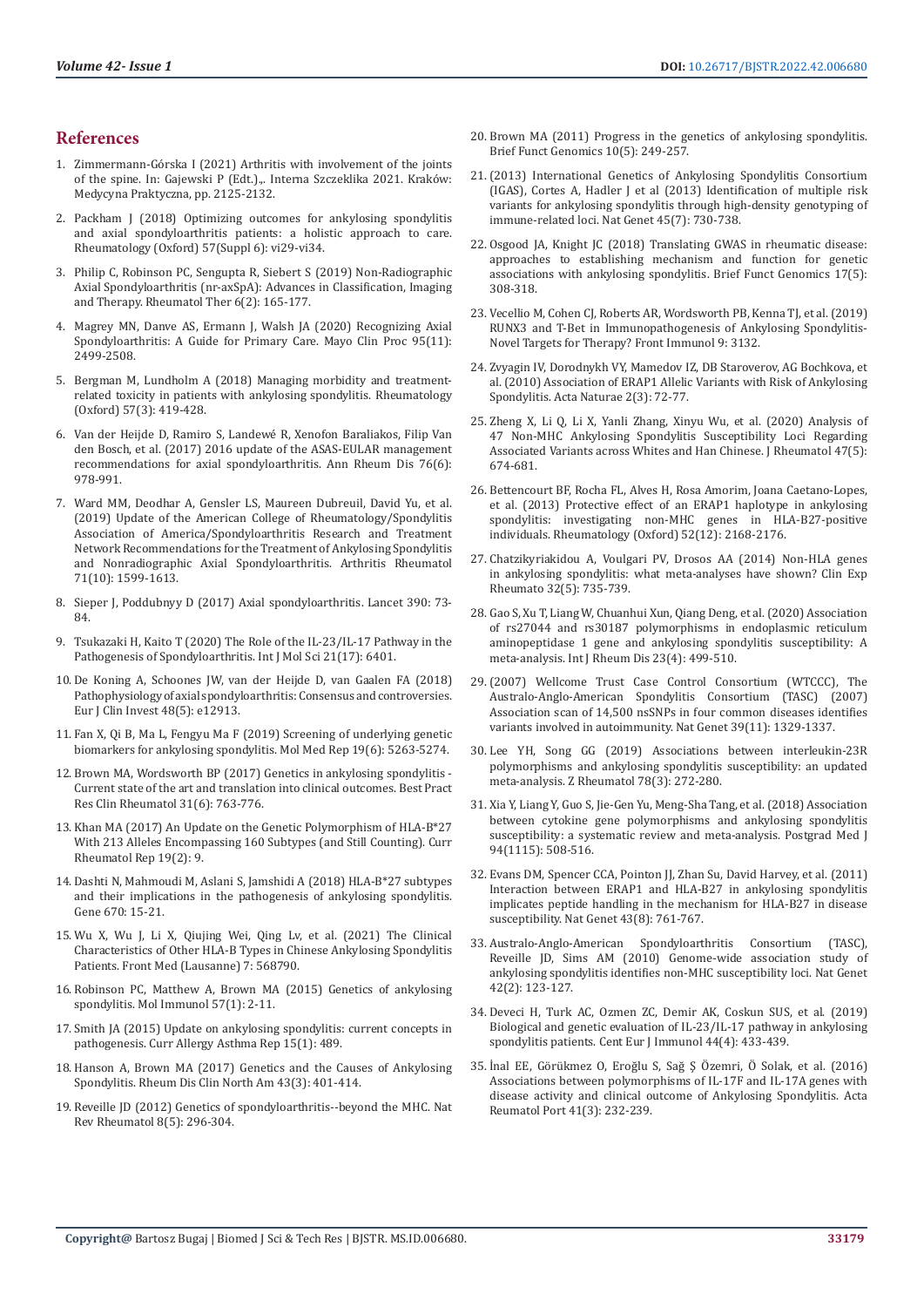- 36. [Ruan WF, Xie J-T, Jin Q, Wang WD, Ping AS, et al. \(2012\) The Diagnostic](https://pubmed.ncbi.nlm.nih.gov/29200018/)  [and Prognostic Role of Interleukin 12B and Interleukin 6R Gene](https://pubmed.ncbi.nlm.nih.gov/29200018/)  [Polymorphism in Patients with Ankylosing Spondylitis. J Clin Rheumatol](https://pubmed.ncbi.nlm.nih.gov/29200018/)  [24\(1\): 18-24.](https://pubmed.ncbi.nlm.nih.gov/29200018/)
- 37. [Wong R-H, Wei JC-C, Huang C-H, Hong-Shen Lee, Shang-Yan Chiou,](https://pubmed.ncbi.nlm.nih.gov/22045842/)  [et al. \(2012\) Association of IL-12B genetic polymorphism with the](https://pubmed.ncbi.nlm.nih.gov/22045842/)  [susceptibility and disease severity of ankylosing spondylitis. J Rheumatol](https://pubmed.ncbi.nlm.nih.gov/22045842/)  [39\(1\): 135-140.](https://pubmed.ncbi.nlm.nih.gov/22045842/)
- 38. [Wang C-M, Tsai S-C, Lin J-C, Jan Wu Y-J, Jianming Wu J, et al. \(2019\)](https://pubmed.ncbi.nlm.nih.gov/31015798/)  [Association of Genetic Variants of RANK, RANKL, and OPG with](https://pubmed.ncbi.nlm.nih.gov/31015798/)  [Ankylosing Spondylitis Clinical Features in Taiwanese. Mediators](https://pubmed.ncbi.nlm.nih.gov/31015798/)  [Inflamm 2019: 8029863.](https://pubmed.ncbi.nlm.nih.gov/31015798/)
- 39. [Liu Z, Zhang P, Dong J \(2014\) Genetic variants of STAT4 are associated](https://www.ncbi.nlm.nih.gov/pmc/articles/PMC4307571/)  [with ankylosing spondylitis susceptibility and severity in a Chinese Han](https://www.ncbi.nlm.nih.gov/pmc/articles/PMC4307571/)  [population. Int J Clin Exp Med 7\(12\): 5877-5881.](https://www.ncbi.nlm.nih.gov/pmc/articles/PMC4307571/)
- 40. [Zeng Z, Duan Z, Zhang T, Sheng Wang, Guixing Li, et al. \(2012\) Association](https://pubmed.ncbi.nlm.nih.gov/22777505/)  [of FCRL4 polymorphisms on disease susceptibility and severity of](https://pubmed.ncbi.nlm.nih.gov/22777505/)  [ankylosing spondylitis in Chinese Han population. Clin Rheumatol](https://pubmed.ncbi.nlm.nih.gov/22777505/)  [31\(10\): 1449-1454.](https://pubmed.ncbi.nlm.nih.gov/22777505/)
- 41. [Vidal-Castiñeira JR, López-Vázquez A, Diaz-Peña R, Paula Diaz-Bulnes,](https://pubmed.ncbi.nlm.nih.gov/27415816/)  [Pablo Martinez-Camblor, et al. \(2016\) A Single Nucleotide Polymorphism](https://pubmed.ncbi.nlm.nih.gov/27415816/)  [in the Il17ra Promoter Is Associated with Functional Severity of](https://pubmed.ncbi.nlm.nih.gov/27415816/)  [Ankylosing Spondylitis. PLoS One 11\(7\): e0158905.](https://pubmed.ncbi.nlm.nih.gov/27415816/)
- 42. [Chai W, Lian Z, Chen C, Liu J, Shi LL, et al. \(2013\) JMY polymorphism](https://pubmed.ncbi.nlm.nih.gov/23758122/)  [is related to severity of ankylosing spondylitis in Chinese Han patients.](https://pubmed.ncbi.nlm.nih.gov/23758122/)  [Genet Test Mol Biomarkers 17\(8\): 637-640.](https://pubmed.ncbi.nlm.nih.gov/23758122/)
- 43. [Wen Y-F, Wei JC-C, Hsu Y-W \(2014\) rs10865331 Associated with](https://journals.plos.org/plosone/article?id=10.1371/journal.pone.0104525)  [Susceptibility and Disease Severity of Ankylosing Spondylitis in a](https://journals.plos.org/plosone/article?id=10.1371/journal.pone.0104525)  [Taiwanese Population. PLoS One 9\(9\): e104525.](https://journals.plos.org/plosone/article?id=10.1371/journal.pone.0104525)
- 44. [Claushuis TAM, de Vries MK, van der Weijden MAC, Ingrid M Visman,](https://pubmed.ncbi.nlm.nih.gov/25603416/)  [Michael T Nurmohamed, et al. \(2015\) C-reactive protein polymorphisms](https://pubmed.ncbi.nlm.nih.gov/25603416/)  [influence serum CRP-levels independent of disease activity in ankylosing](https://pubmed.ncbi.nlm.nih.gov/25603416/)  [spondylitis. Clin Exp Rheumatol 33\(2\): 159-165.](https://pubmed.ncbi.nlm.nih.gov/25603416/)
- 45. [Xu Y, Jiang W, Zhang H \(2020\) Association between C-reactive protein](https://pubmed.ncbi.nlm.nih.gov/32311164/)  [gene variant and treatment efficacy of etanercept in ankylosing](https://pubmed.ncbi.nlm.nih.gov/32311164/)  [spondylitis patients receiving hip arthroplasty. J Clin Lab Anal 34\(8\):](https://pubmed.ncbi.nlm.nih.gov/32311164/)  [e23343.](https://pubmed.ncbi.nlm.nih.gov/32311164/)
- 46. [Dong H, Li Q, Zhang Y, Tan W, Jiang Z, et al. \(2013\) IL23R gene confers](https://journals.plos.org/plosone/article?id=10.1371/journal.pone.0067505)  [susceptibility to ankylosing spondylitis concomitant with uveitis in a](https://journals.plos.org/plosone/article?id=10.1371/journal.pone.0067505)  [Han Chinese population. PLoS One 8\(6\): e67505.](https://journals.plos.org/plosone/article?id=10.1371/journal.pone.0067505)
- 47. [Liu J, Li H, Lan T, Wang W \(2021\) IFNA1 and IFNA13 Genes Confer](https://www.google.com/search?q=FoxO1+gene+confers+genetic+predisposition+to+acute+anterior+uveitis+with+ankylosing+spondylitis.&oq=FoxO1+gene+confers+genetic+predisposition+to+acute+anterior+uveitis+with+ankylosing+spondylitis.&aqs=chrome..69i57.1549j0j4&sourceid=chrome&ie=UTF-8)  [Genetic Predisposition to Ankylosing Spondylitis-Associated Uveitis in](https://www.google.com/search?q=FoxO1+gene+confers+genetic+predisposition+to+acute+anterior+uveitis+with+ankylosing+spondylitis.&oq=FoxO1+gene+confers+genetic+predisposition+to+acute+anterior+uveitis+with+ankylosing+spondylitis.&aqs=chrome..69i57.1549j0j4&sourceid=chrome&ie=UTF-8)  [a Chinese Population. Curr Eye Res 46\(4\): 585-591.](https://www.google.com/search?q=FoxO1+gene+confers+genetic+predisposition+to+acute+anterior+uveitis+with+ankylosing+spondylitis.&oq=FoxO1+gene+confers+genetic+predisposition+to+acute+anterior+uveitis+with+ankylosing+spondylitis.&aqs=chrome..69i57.1549j0j4&sourceid=chrome&ie=UTF-8)
- 48. [Yu H, Liu Y, Zhang L, Lili Wu, Minming Zheng, et al. \(2014\) FoxO1 gene](https://iovs.arvojournals.org/article.aspx?articleid=2212652)  [confers genetic predisposition to acute anterior uveitis with ankylosing](https://iovs.arvojournals.org/article.aspx?articleid=2212652)  [spondylitis. Invest Ophthalmol Vis Sci 55\(12\): 7970-7974.](https://iovs.arvojournals.org/article.aspx?articleid=2212652)
- 49. [Wang QF, Huang XF, Zheng ZL, M L Dai, W J Cai, et al. \(2016\) Association](https://www.nature.com/articles/eye2016146)  [of CD59 and CFH polymorphisms with acute anterior uveitis in Chinese](https://www.nature.com/articles/eye2016146)  [population. Eye \(Lond\) 30\(11\): 1452-1457.](https://www.nature.com/articles/eye2016146)
- 50. Jung JH, Song GG, Kim J-H, Choi SJ (2019) The associations between interleukin 10 polymorphisms and susceptibility to autoimmune uveitis - a meta-analysis. Cent Eur J Immunol 44(3): 246-252.
- 51. M[árquez A, Cordero-Coma M, Martín-Villa JM, Marina Begoña Gorroño-](https://pubmed.ncbi.nlm.nih.gov/27609017/)[Echebarría, Ricardo Blanco, et al. \(2017\) New insights into the genetic](https://pubmed.ncbi.nlm.nih.gov/27609017/)  [component of non-infectious uveitis through an Immunochip strategy. J](https://pubmed.ncbi.nlm.nih.gov/27609017/)  [Med Genet 54\(1\): 38-46.](https://pubmed.ncbi.nlm.nih.gov/27609017/)
- 52. [Li H, Hou S, Yu H, Minming Zheng, Lijun Zhang, et al. \(2015\) Association](https://pubmed.ncbi.nlm.nih.gov/26200500/)  [of Genetic Variations in TNFSF15 With Acute Anterior Uveitis in Chinese](https://pubmed.ncbi.nlm.nih.gov/26200500/)  [Han. Invest Ophthalmol Vis Sci 56\(8\): 4605-4610.](https://pubmed.ncbi.nlm.nih.gov/26200500/)
- 53. [Wang Y, Huang X-F, Yang M-M, Wei-Jun Cai, Mei-Qin Zheng, et al. \(2014\)](https://pubmed.ncbi.nlm.nih.gov/25075123/) [CFI-rs7356506 is a genetic protective factor for acute anterior uveitis in](https://pubmed.ncbi.nlm.nih.gov/25075123/) [Chinese patients. Br J Ophthalmol 98\(11\): 1592-1596.](https://pubmed.ncbi.nlm.nih.gov/25075123/)
- 54. [Huang X-F, Lin D, Lin K-H, Shi-Huang Lee, Xiaoru Xia, et al. \(2018\)](https://pubmed.ncbi.nlm.nih.gov/27380463/) [Genotype-Phenotype Association Study Reveals CFI-Rs13104777 to be a](https://pubmed.ncbi.nlm.nih.gov/27380463/) [Protective Genetic Marker Against Acute Anterior Uveitis. Ocul Immunol](https://pubmed.ncbi.nlm.nih.gov/27380463/) [Inflamm 26\(1\): 51-56.](https://pubmed.ncbi.nlm.nih.gov/27380463/)
- 55. [La Borda JP, Szczypiorska M, Bartolomé N, José Campos, Brian J Flores-](https://pubmed.ncbi.nlm.nih.gov/30299251/)[Robles, et al. \(2019\) Clinical and genetic characteristics of ankylosing](https://pubmed.ncbi.nlm.nih.gov/30299251/) [spondylitis patients with peripheral arthritis at disease onset. Clin Exp](https://pubmed.ncbi.nlm.nih.gov/30299251/) [Rheumatol 37\(2\): 215-221.](https://pubmed.ncbi.nlm.nih.gov/30299251/)
- 56. [Nossent J C, Johnsen S, Bakland G \(2016\) The influence of ERAP1](https://pubmed.ncbi.nlm.nih.gov/27095091/) [gene variants on clinical phenotype in ankylosing spondylitis. Scand J](https://pubmed.ncbi.nlm.nih.gov/27095091/) [Rheumatol 45\(6\): 474-479.](https://pubmed.ncbi.nlm.nih.gov/27095091/)
- 57. Kuiper JJW, van Setten J, Devall M, Mircea Cretu-Stancu, Sanne Hiddingh, et al. (2018) Functionally distinct ERAP1 and ERAP2 are a hallmark of HLA-A29-(Birdshot) Uveitis. Hum Mol Genet 27(24): 4333-4343.
- 58. [Robinson PC, Claushuis TAM, Cortes A, Tammy M Martin, David M](https://pubmed.ncbi.nlm.nih.gov/25200001/) [Evans, et al. \(2015\) Genetic dissection of acute anterior uveitis reveals](https://pubmed.ncbi.nlm.nih.gov/25200001/) [similarities and differences in associations observed with ankylosing](https://pubmed.ncbi.nlm.nih.gov/25200001/) [spondylitis. Arthritis Rheumatol 67\(1\): 140-151.](https://pubmed.ncbi.nlm.nih.gov/25200001/)
- 59. [Szabo M, Safrany E, Pazar B, Bela I Melegh, Peter Kisfali, et al. \(2013\)](https://pubmed.ncbi.nlm.nih.gov/23054009/) [Marked diversity of IL23R gene haplotype variants in rheumatoid](https://pubmed.ncbi.nlm.nih.gov/23054009/) [arthritis comparing with Crohn's disease and ankylosing spondylitis.](https://pubmed.ncbi.nlm.nih.gov/23054009/) [Mol Biol Rep 40\(1\): 359-363.](https://pubmed.ncbi.nlm.nih.gov/23054009/)
- 60. [Zhang L, Lu Y, Ge Y, Yun Shi, Xing Wu, et al. \(2015\) Interleukin-23R](https://pubmed.ncbi.nlm.nih.gov/26090488/) [rs7517847 T/G Polymorphism Contributes to the Risk of Crohn's](https://pubmed.ncbi.nlm.nih.gov/26090488/) [Disease in Caucasians: A Meta-Analysis. J Immunol Res 2015: 279849.](https://pubmed.ncbi.nlm.nih.gov/26090488/)
- 61. Grigoras CA, Ziakas PD, Jayamani E, Mylonakis E (2015) ATG16L1 and IL23R variants and genetic susceptibility to crohn's disease: mode of inheritance based on meta-analysis of genetic association studies. Inflamm Bowel Dis 21(4): 768-776.
- 62. [Ellinghaus D, Ellinghaus E, Nair RP, Philip E Stuart, Tõnu Esko, et al.](https://pubmed.ncbi.nlm.nih.gov/22482804/) [\(2012\) Combined analysis of genome-wide association studies for](https://pubmed.ncbi.nlm.nih.gov/22482804/) [Crohn disease and psoriasis identifies seven shared susceptibility loci.](https://pubmed.ncbi.nlm.nih.gov/22482804/) [Am J Hum Genet 90\(4\): 636-647.](https://pubmed.ncbi.nlm.nih.gov/22482804/)
- 63. [Franke A, McGovern DPB, Barrett JC, Kai Wang, Graham L Radford-](https://www.ncbi.nlm.nih.gov/pmc/articles/PMC3299551/)[Smith, et al. \(2010\) Meta-Analysis Increases to 71 the Tally of Confirmed](https://www.ncbi.nlm.nih.gov/pmc/articles/PMC3299551/) [Crohn's Disease Susceptibility Loci. Nat Genet 42\(12\): 1118-1125.](https://www.ncbi.nlm.nih.gov/pmc/articles/PMC3299551/)
- 64. [Zhou Y, Zhu Y, Jiang H, BoHao Lu, Jin Li, et al. \(2020\) Polymorphism](https://pubmed.ncbi.nlm.nih.gov/33026276/) [rs6478109 in the TNFSF15 gene contributes to the susceptibility to](https://pubmed.ncbi.nlm.nih.gov/33026276/) [Crohn's disease but not ulcerative colitis: a meta-analysis. J Int Med Res](https://pubmed.ncbi.nlm.nih.gov/33026276/) [48\(10\): 300060520961675.](https://pubmed.ncbi.nlm.nih.gov/33026276/)
- 65. [Mao YQ, Dong SQ, Gao M \(2015\) Association between TNF-α rs1799724](https://pubmed.ncbi.nlm.nih.gov/26634549/) [and rs1800629 polymorphisms and the risk of Crohn's disease. Genet](https://pubmed.ncbi.nlm.nih.gov/26634549/) [Mol Res 14\(4\): 15811-15821.](https://pubmed.ncbi.nlm.nih.gov/26634549/)
- 66. [Zhang Z-T, Ma X-J, Zong Y, Xiu-Ming Du, Jin-Hua Hu, et al. \(2015\) Is the](https://pubmed.ncbi.nlm.nih.gov/26462578/) [CARD8 rs2043211 polymorphism associated with susceptibility to](https://pubmed.ncbi.nlm.nih.gov/26462578/) [Crohn's disease? A meta-analysis. Autoimmunity 48\(8\): 524-531.](https://pubmed.ncbi.nlm.nih.gov/26462578/)
- 67. [Zhu Y, Jiang H, Chen Z, BoHao Lu, Jin Li, et al. \(2020\) Genetic association](https://pubmed.ncbi.nlm.nih.gov/31728561/) [between IL23R rs11209026 and rs10889677 polymorphisms and risk](https://pubmed.ncbi.nlm.nih.gov/31728561/) [of Crohn's disease and ulcerative colitis: evidence from 41 studies.](https://pubmed.ncbi.nlm.nih.gov/31728561/) [Inflame Res 69\(1\): 87-103.](https://pubmed.ncbi.nlm.nih.gov/31728561/)
- 68. [Su Y, Zhao H \(2020\) Predisposition of Inflammatory Bowel Disease Is](https://pubmed.ncbi.nlm.nih.gov/32781445/) [Influenced by IL-8, IL-10, and IL-18 Polymorphisms: A Meta-Analysis.](https://pubmed.ncbi.nlm.nih.gov/32781445/) [Int Arch Allergy Immunol 181\(10\): 799-806.](https://pubmed.ncbi.nlm.nih.gov/32781445/)
- 69. [Castro-Santos P, Moro-García MA, Marcos-Fernández R, Rebeca Alonso-](https://pubmed.ncbi.nlm.nih.gov/28651467/)[Arias, Roberto Díaz-Peña, et al. \(2017\) ERAP1 and HLA-C interaction in](https://pubmed.ncbi.nlm.nih.gov/28651467/) [inflammatory bowel disease in the Spanish population. Innate Immun](https://pubmed.ncbi.nlm.nih.gov/28651467/) [23\(5\): 476-481.](https://pubmed.ncbi.nlm.nih.gov/28651467/)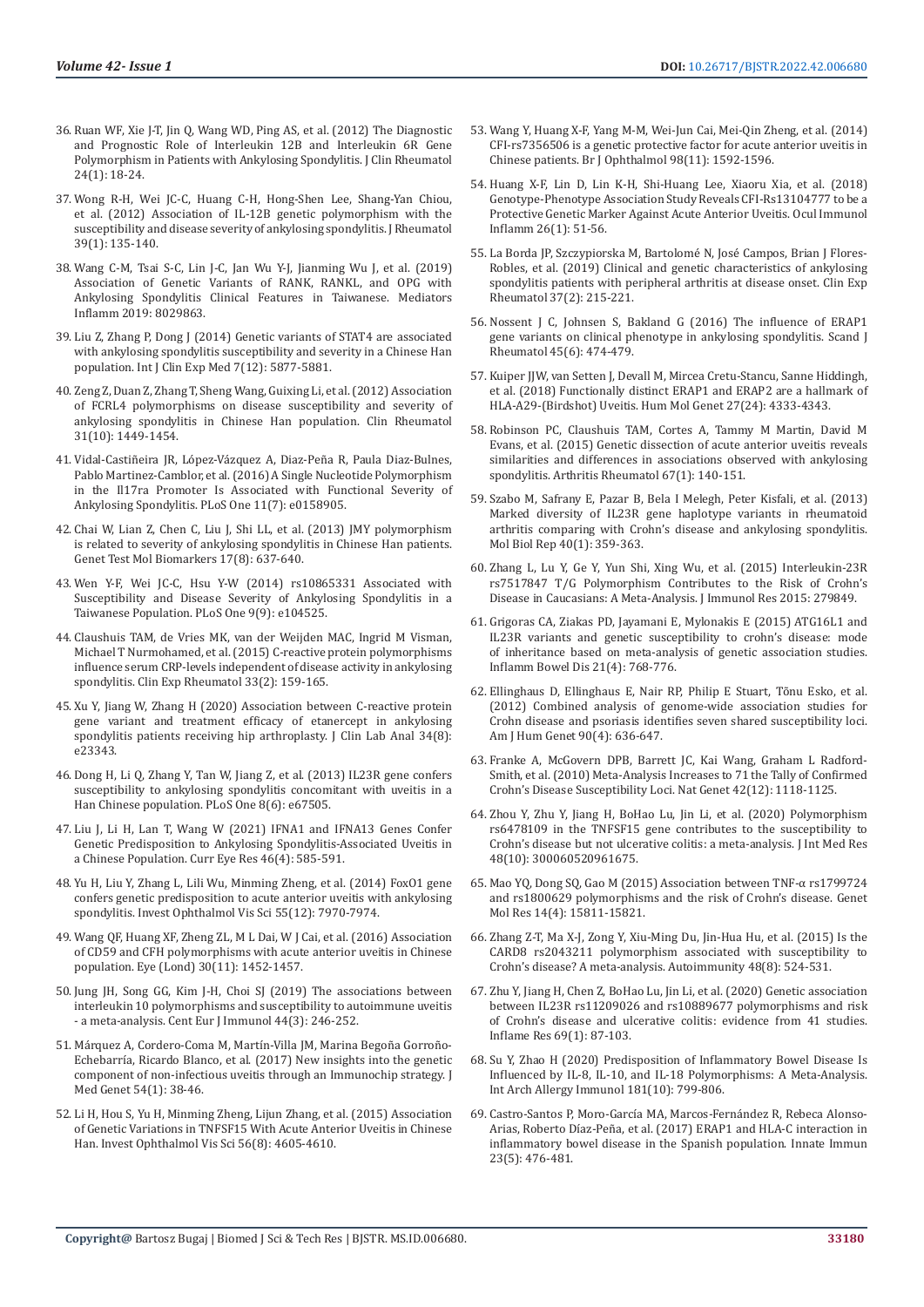- 70. [Peng L-L, Wang Y, Zhu F-L, Wang-Dong Xu, Xue-Lei Ji, et al. \(2017\) IL-](https://www.ncbi.nlm.nih.gov/pmc/articles/PMC5354875/)[23R mutation is associated with ulcerative colitis: A systemic review and](https://www.ncbi.nlm.nih.gov/pmc/articles/PMC5354875/)  [meta-analysis. Oncotarget 8\(3\): 4849-4863.](https://www.ncbi.nlm.nih.gov/pmc/articles/PMC5354875/)
- 71. [Anderson CA, Boucher G, Lees CW, Andre Franke, Mauro D'Amato, et al.](https://pubmed.ncbi.nlm.nih.gov/21297633/)  [\(2011\) Meta-analysis identifies 29 additional ulcerative colitis risk loci,](https://pubmed.ncbi.nlm.nih.gov/21297633/)  [increasing the number of confirmed associations to 47. Nat Genet 43\(3\):](https://pubmed.ncbi.nlm.nih.gov/21297633/)  [246-252.](https://pubmed.ncbi.nlm.nih.gov/21297633/)
- 72. [Ye BD, Choi H, Hong M, Woo Jin Yun, Hui-Qi Low, et al. \(2016\)](https://pubmed.ncbi.nlm.nih.gov/26398853/)  [Identification of Ten Additional Susceptibility Loci for Ulcerative Colitis](https://pubmed.ncbi.nlm.nih.gov/26398853/)  [Through Immunochip Analysis in Koreans. Inflamm Bowel Dis 22\(1\):](https://pubmed.ncbi.nlm.nih.gov/26398853/)  [13-19.](https://pubmed.ncbi.nlm.nih.gov/26398853/)
- 73. [Tsoi LC, Spain SL, Knight J, Eva Ellinghaus, Philip E Stuart, et al. \(2012\)](https://pubmed.ncbi.nlm.nih.gov/23143594/)  [Identification of 15 new psoriasis susceptibility loci highlights the role](https://pubmed.ncbi.nlm.nih.gov/23143594/)  [of innate immunity. Nat Genet 44\(12\): 1341-1348.](https://pubmed.ncbi.nlm.nih.gov/23143594/)
- 74. [Loures AMR, Alves HV, de Moraes AG, Thaís da Silva Santos, Fernanda](https://pubmed.ncbi.nlm.nih.gov/30584776/)  [Formaggi Lara, et al. \(2019\) Association of TNF, IL12, and IL23 gene](https://pubmed.ncbi.nlm.nih.gov/30584776/)  [polymorphisms and psoriatic arthritis: meta-analysis. Expert Rev Clin](https://pubmed.ncbi.nlm.nih.gov/30584776/)  [Immunol 15\(3\): 303-313.](https://pubmed.ncbi.nlm.nih.gov/30584776/)
- 75. [Zhang Z, Yuan J, Tian Z, Jinhua Xu, Zhong Lu, et al. \(2017\) Investigation of](https://pubmed.ncbi.nlm.nih.gov/27988891/)  [36 non-HLA \(human leucocyte antigen\) psoriasis susceptibility loci in a](https://pubmed.ncbi.nlm.nih.gov/27988891/)  [psoriatic arthritis cohort. Arch Dermatol Res 309\(2\): 71-77.](https://pubmed.ncbi.nlm.nih.gov/27988891/)
- 76. [Apel M, Uebe S, Bowes J, Emiliano Giardina, Eleanor Korendowych, et](https://pubmed.ncbi.nlm.nih.gov/23401011/)  [al. \(2013\) Variants in RUNX3 contribute to susceptibility to psoriatic](https://pubmed.ncbi.nlm.nih.gov/23401011/)  [arthritis, exhibiting further common ground with ankylosing spondylitis.](https://pubmed.ncbi.nlm.nih.gov/23401011/)  [Arthritis Rheum 65\(5\): 1224-1231.](https://pubmed.ncbi.nlm.nih.gov/23401011/)
- 77. [Chen Y-Y \(2017\) Correlations of CYP2C9\\*3/CYP2D6\\*10/CYP3A5\\*3](https://pubmed.ncbi.nlm.nih.gov/28248857/)  [gene polymorphisms with efficacy of etanercept treatment for patients](https://pubmed.ncbi.nlm.nih.gov/28248857/)  [with ankylosing spondylitis: A case-control study. Medicine \(Baltimore\)](https://pubmed.ncbi.nlm.nih.gov/28248857/)  [96\(9\): e5993.](https://pubmed.ncbi.nlm.nih.gov/28248857/)
- 78. Fabris M, Quartuccio L, Fabro C (2016) The -308 TNFα and the -174 IL-6 promoter polymorphisms associate with effective anti-TNFα treatment in seronegative spondyloarthritis. Pharmacogenomics J 16(3): 238-242.
- 79. Seitz M, Wirthm[üller U, Möller B \(2007\) The -308-tumor necrosis factor](https://pubmed.ncbi.nlm.nih.gov/16720636/)[alpha gene polymorphism predicts therapeutic response to TNFalpha](https://pubmed.ncbi.nlm.nih.gov/16720636/)[blockers in rheumatoid arthritis and spondyloarthritis patients.](https://pubmed.ncbi.nlm.nih.gov/16720636/)  [Rheumatology \(Oxford\) 46\(1\): 93-96.](https://pubmed.ncbi.nlm.nih.gov/16720636/)
- 80. [Tong Q, Zhao D-B, P Bajracharya P, John J Voorhees, Dafna D Gladman,](https://www.ncbi.nlm.nih.gov/pmc/articles/PMC3278539/)  [et al. \(2012\) TNF-α -857 and -1031 polymorphisms predict good](https://www.ncbi.nlm.nih.gov/pmc/articles/PMC3278539/)  [therapeutic response to TNF-α blockers in Chinese Han patients with](https://www.ncbi.nlm.nih.gov/pmc/articles/PMC3278539/)  [ankylosing spondylitis. Pharmacogenomics 13\(13\): 1459-1467.](https://www.ncbi.nlm.nih.gov/pmc/articles/PMC3278539/)
- 81. Liu J, Dong Z, Zhu Q, Dongyi He, Yanyun Ma, et al. (2016) TNF-α Promoter Polymorphisms Predict the Response to Etanercept More Powerfully than that to Infliximab/Adalimumab in Spondyloarthritis. Sci Rep 6: 32202.
- 82. Ma H-J, Yin Q-F, Wu Y, et al. (2017) TNF-α-308 polymorphism determines clinical manifestations and therapeutic response of ankylosing spondylitis in Han Chinese. Med Clin (Barc) 149(12): 517-522.
- 83. [Manolova I, Ivanova M, Stoilov R, Hai-Feng Pan, Dong-Chun Ma, et al.](https://www.ncbi.nlm.nih.gov/pmc/articles/PMC6816980/) [\(2014\) Association of single nucleotide polymorphism at position -308](https://www.ncbi.nlm.nih.gov/pmc/articles/PMC6816980/) [of the tumor necrosis factor-alpha gene with ankylosing spondylitis and](https://www.ncbi.nlm.nih.gov/pmc/articles/PMC6816980/) [rheumatoid arthritis. Biotechnol Biotechnol Equip 28\(6\): 1108-1111.](https://www.ncbi.nlm.nih.gov/pmc/articles/PMC6816980/)
- 84. Nossent JC, Sagen-Johnsen S, Bakland G (2014) Tumor necrosis factor-α promoter -308/238 polymorphism association with less severe disease in ankylosing spondylitis is unrelated to serum TNF-α and does not predict TNF inhibitor response. J Rheumatol 41(8): 1675-1682.
- 85. [Xing-Rong W, Sheng-Qian X, Wen L, Qi Shan, Pan Fa-Ming, et al. \(2018\)](https://pubmed.ncbi.nlm.nih.gov/30075559/) [Role of TNFRSF1A and TNFRSF1B polymorphisms in susceptibility,](https://pubmed.ncbi.nlm.nih.gov/30075559/) [severity, and therapeutic efficacy of etanercept in human leukocyte](https://pubmed.ncbi.nlm.nih.gov/30075559/) [antigen-B27-positive Chinese Han patients with ankylosing spondylitis.](https://pubmed.ncbi.nlm.nih.gov/30075559/) [Medicine \(Baltimore\) 97\(31\): e11677.](https://pubmed.ncbi.nlm.nih.gov/30075559/)
- 86. Aita A, Basso D, Ramonda R, Stefania Moz, Mariagrazia Lorenzin, et al. (2018) Genetics in TNF-TNFR pathway: A complex network causing spondyloarthritis and conditioning response to anti-TNFα therapy. PLoS One 13(3): e0194693.
- 87. [Yan R-J, Lou T-T, Wu Y-F \(2017\) Single nucleotide polymorphisms](https://pubmed.ncbi.nlm.nih.gov/28151874/) [of ABCB1 gene and response to etanercept treatment in patients](https://pubmed.ncbi.nlm.nih.gov/28151874/) [with ankylosing spondylitis in a Chinese Han population. Medicine](https://pubmed.ncbi.nlm.nih.gov/28151874/) [\(Baltimore\) 96\(5\): e5929.](https://pubmed.ncbi.nlm.nih.gov/28151874/)
- 88. [Schiotis R, Sánchez A, Escudero A, Nerea Bartolomé, Magdalena](https://pubmed.ncbi.nlm.nih.gov/24337767/) [Szczypiorska, et al. \(2014\) Candidate's single-nucleotide polymorphism](https://pubmed.ncbi.nlm.nih.gov/24337767/) [predictors of treatment nonresponse to the first anti-TNF inhibitor in](https://pubmed.ncbi.nlm.nih.gov/24337767/) [ankylosing spondylitis. Rheumatol Int 34\(6\): 793-801.](https://pubmed.ncbi.nlm.nih.gov/24337767/)
- 89. [Iwaszko M, Wielińska J, Świerkot J, Katarzyna Kolossa, Renata Sokolik,](https://pubmed.ncbi.nlm.nih.gov/34177886/) [et al. \(2021\) IL-33 Gene Polymorphisms as Potential Biomarkers of](https://pubmed.ncbi.nlm.nih.gov/34177886/) [Disease Susceptibility and Response to TNF Inhibitors in Rheumatoid](https://pubmed.ncbi.nlm.nih.gov/34177886/) [Arthritis, Ankylosing Spondylitis, and Psoriatic Arthritis Patients. Front](https://pubmed.ncbi.nlm.nih.gov/34177886/) [Immunol 12: 631603.](https://pubmed.ncbi.nlm.nih.gov/34177886/)
- 90. [Wang Y, Yi X-D, Lu H-L \(2017\) Influence of CYP2C9 and COX-2 Genetic](https://pubmed.ncbi.nlm.nih.gov/28403136/) [Polymorphisms on Clinical Efficacy of Non-Steroidal Anti-Inflammatory](https://pubmed.ncbi.nlm.nih.gov/28403136/) [Drugs in Treatment of Ankylosing Spondylitis. Med Sci Monit 23: 1775-](https://pubmed.ncbi.nlm.nih.gov/28403136/) [1782.](https://pubmed.ncbi.nlm.nih.gov/28403136/)
- 91. [Hou Z-d, Xiao Z-y, Gong Y, Yu-ping Zhang, Qing Yu Zeng, et al. \(2014\)](https://pubmed.ncbi.nlm.nih.gov/25413361/) [Arylamine N-acetyltransferase polymorphisms in Han Chinese patients](https://pubmed.ncbi.nlm.nih.gov/25413361/) [with ankylosing spondylitis and their correlation to the adverse drug](https://pubmed.ncbi.nlm.nih.gov/25413361/) [reactions to sulfasalazine. BMC Pharmacol Toxicol 15: 64.](https://pubmed.ncbi.nlm.nih.gov/25413361/)
- 92. [Pan Z, Zhang X, Ma Y, Shengqian Xu, Zongwen Shuai, et al. \(2019\)](https://pubmed.ncbi.nlm.nih.gov/30992418/) [Genetic variation of rs7958311 in P2X7R gene is associated with the](https://pubmed.ncbi.nlm.nih.gov/30992418/) [susceptibility and disease activity of ankylosing spondylitis. Postgrad](https://pubmed.ncbi.nlm.nih.gov/30992418/) [Med J 95\(1123\): 251-257.](https://pubmed.ncbi.nlm.nih.gov/30992418/)
- 93. [Zhu Y, Li S, Huang Z, Wenhua Xing, Feng Li, et al. \(2019\) Association study](https://www.ncbi.nlm.nih.gov/pmc/articles/PMC6625098/) [between matrix metalloproteinase-3 gene \(MMP3\) polymorphisms and](https://www.ncbi.nlm.nih.gov/pmc/articles/PMC6625098/) [ankylosing spondylitis susceptibility. Mol Genet Genomic Med 7\(7\):](https://www.ncbi.nlm.nih.gov/pmc/articles/PMC6625098/) [e00752.](https://www.ncbi.nlm.nih.gov/pmc/articles/PMC6625098/)
- 94. [Akbal A, Reşorlu H, Gökmen F, Yılmaz Savaş, Çoşkun Zateri, et al. \(2016\)](https://pubmed.ncbi.nlm.nih.gov/26480896/) [The relationship between C-reactive protein rs3091244 polymorphism](https://pubmed.ncbi.nlm.nih.gov/26480896/) [and ankylosing spondylitis. Int J Rheum Dis 19\(1\): 43-48.](https://pubmed.ncbi.nlm.nih.gov/26480896/)